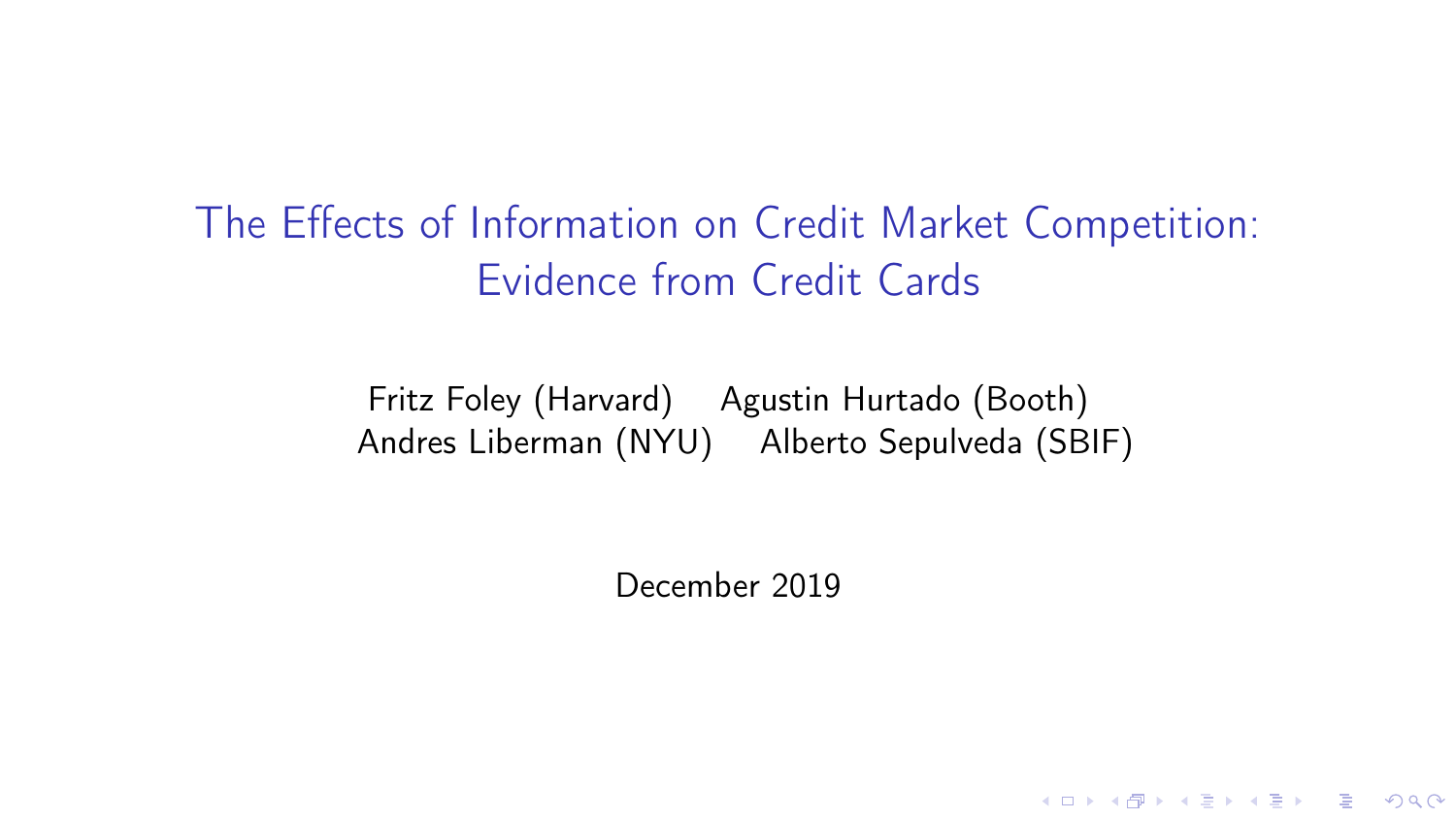#### Public credit information and competition

 $\blacktriangleright$  In theory, public credit information can increase competition

- If borrowers and lenders are asymmetrically informed, then lenders can acquire information about their own borrowers, which gives them market power ex post (e.g., Sharpe 1990, Petersen and Rajan 1995)
- $\blacktriangleright$  Public credit information makes market contestable and reduces this market power

KO KKOK KE KKE K E KORO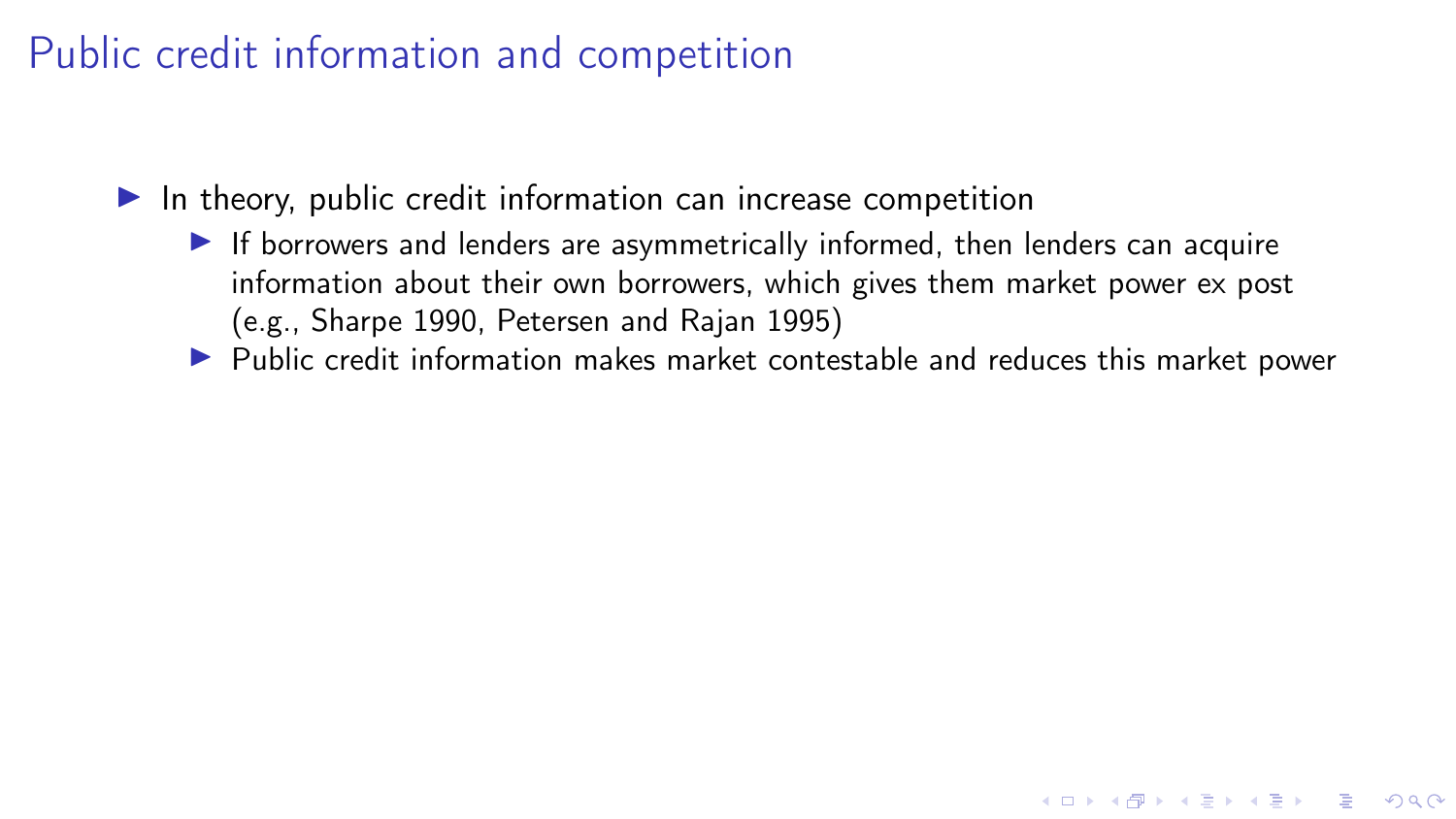### Public credit information and competition

 $\blacktriangleright$  In theory, public credit information can increase competition

- If borrowers and lenders are asymmetrically informed, then lenders can acquire information about their own borrowers, which gives them market power ex post (e.g., Sharpe 1990, Petersen and Rajan 1995)
- $\blacktriangleright$  Public credit information makes market contestable and reduces this market power
- $\blacktriangleright$  In theory, public credit information can decrease competition
	- $\triangleright$  Public credit information gives lenders the ability to detect deviations from collusive behavior (Green and Porter 1984, Vives 1990)

K ロ ▶ K 個 ▶ K 할 ▶ K 할 ▶ 이 할 → 9 Q Q ·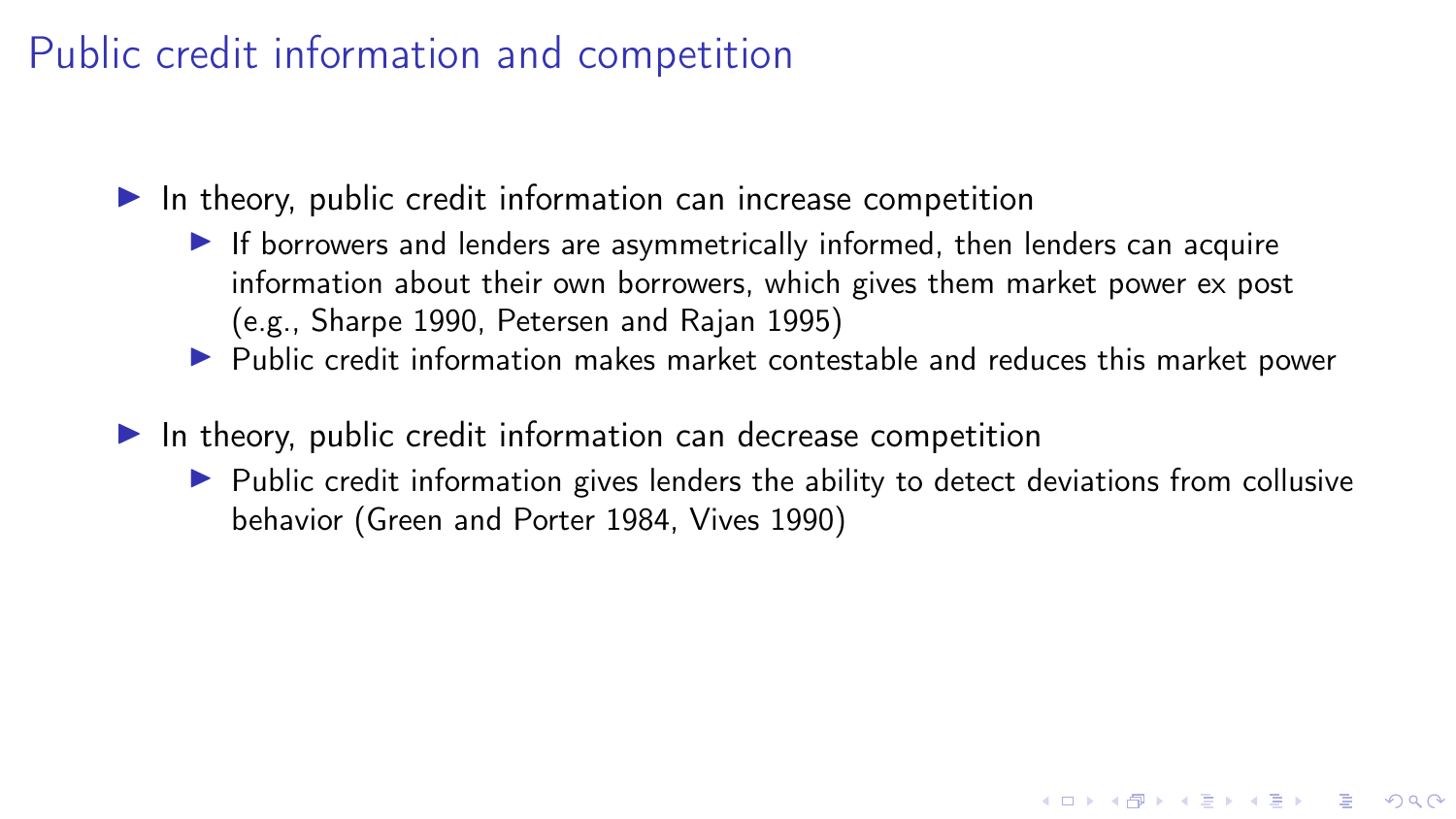#### Public credit information and competition

 $\blacktriangleright$  In theory, public credit information can increase competition

- If borrowers and lenders are asymmetrically informed, then lenders can acquire information about their own borrowers, which gives them market power ex post (e.g., Sharpe 1990, Petersen and Rajan 1995)
- $\blacktriangleright$  Public credit information makes market contestable and reduces this market power
- $\blacktriangleright$  In theory, public credit information can decrease competition
	- $\triangleright$  Public credit information gives lenders the ability to detect deviations from collusive behavior (Green and Porter 1984, Vives 1990)
- $\triangleright$  Direct evidence is hard to obtain. Need:
	- $\blacktriangleright$  1) data that track lenders operating in different informational environments, and

KID KARA KE KE KE A RO

 $\triangleright$  2) plausible exogenous variation in information setting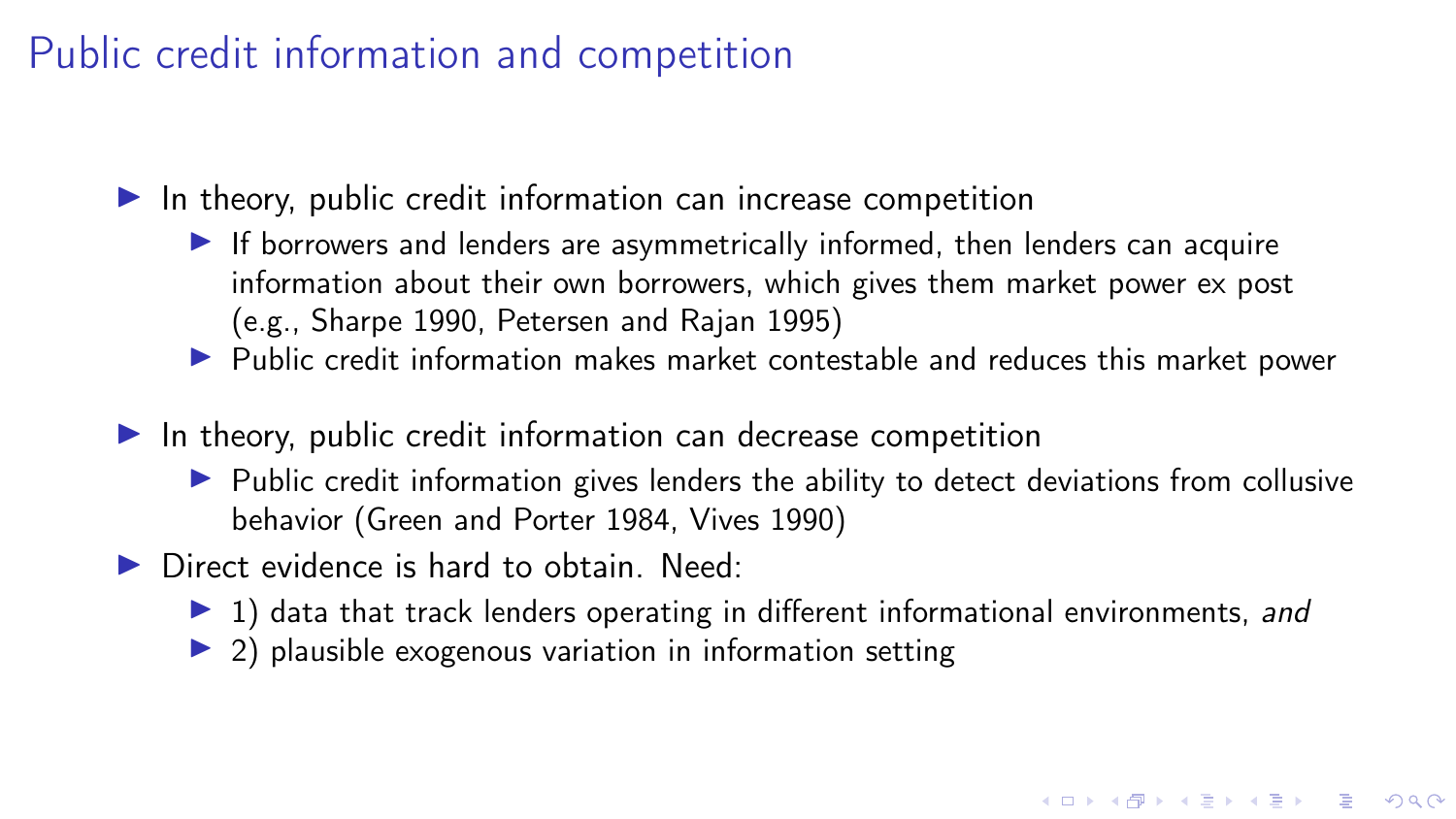

 $\triangleright$  We study empirically the effect of public credit information on competition in credit markets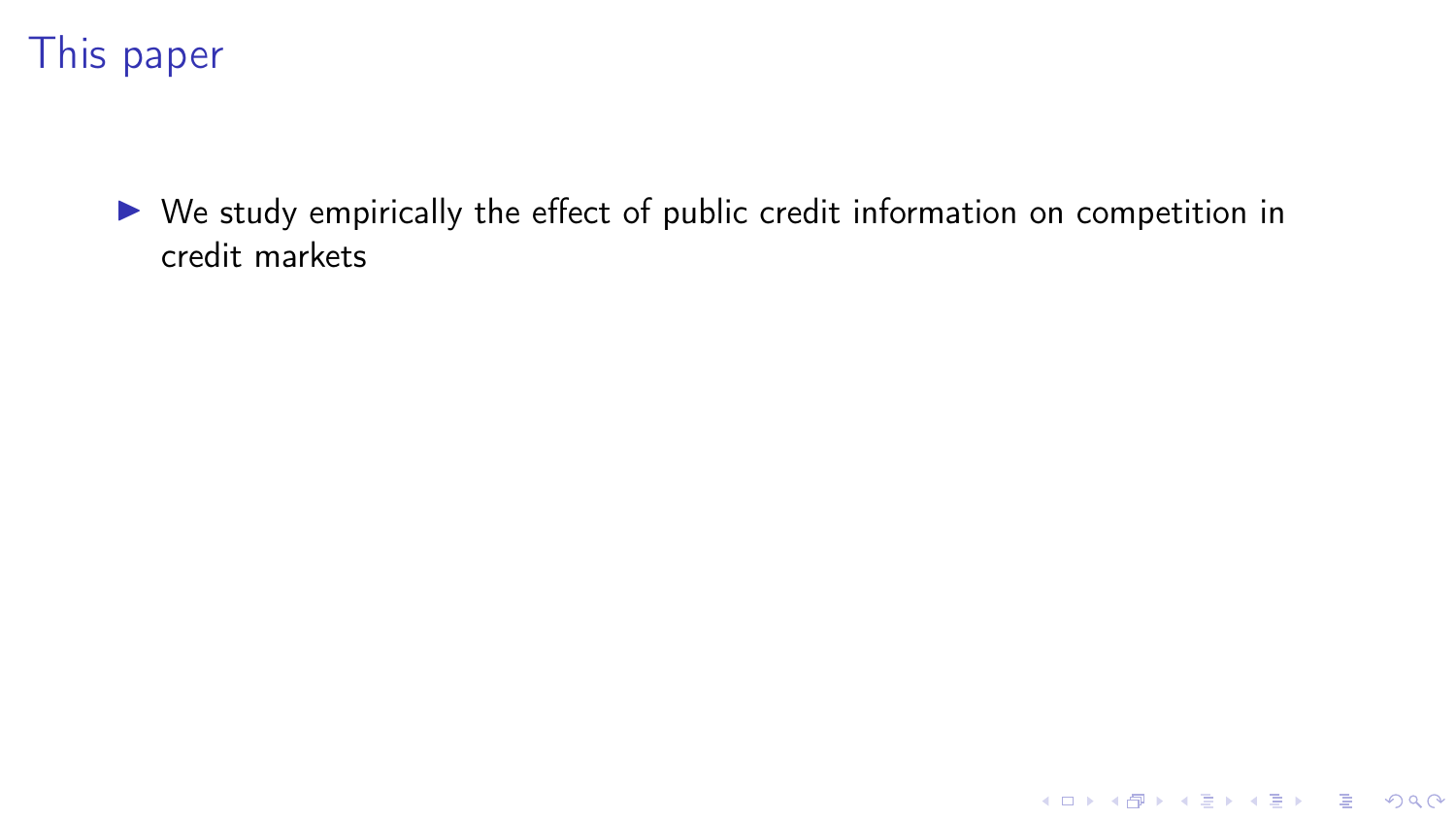### This paper

 $\triangleright$  We study empirically the effect of public credit information on competition in credit markets

K ロ ▶ K 個 ▶ K 할 ▶ K 할 ▶ 이 할 → 9 Q Q ·

- $\triangleright$  Setting: credit cards in Chile, issued by:
	- 1. Banks: operate under a full public credit information setting
	- 2. Retailers: limited info sharing, only share info on defaulters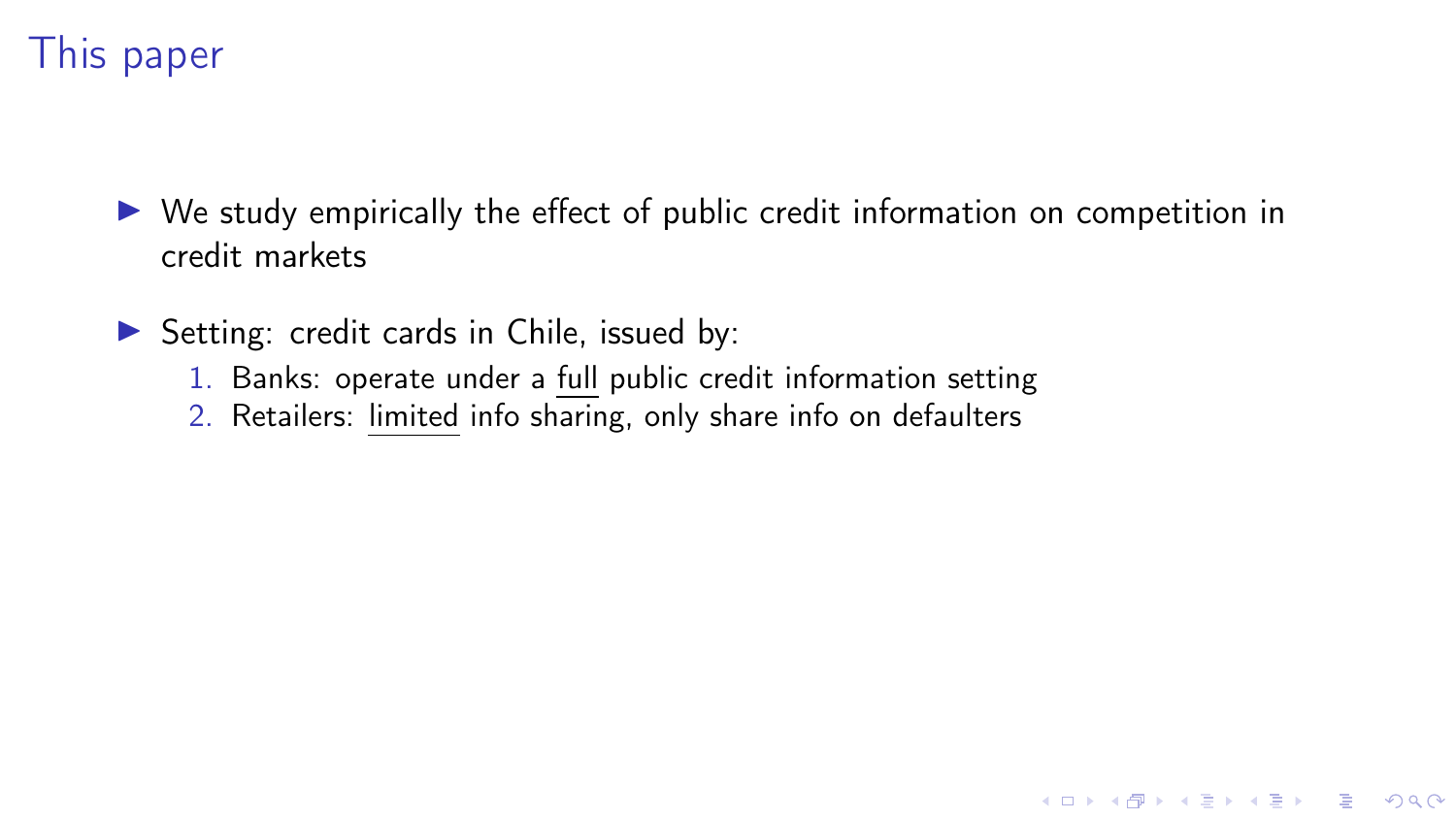### This paper

 $\triangleright$  We study empirically the effect of public credit information on competition in credit markets

 $\triangleright$  Setting: credit cards in Chile, issued by:

- 1. Banks: operate under a full public credit information setting
- 2. Retailers: limited info sharing, only share info on defaulters
- ▶ Data: universe of credit card borrowers at the individual-lender-month level, for banks and retailers (10% random sample)

K ロ ▶ K 個 ▶ K 할 > K 할 > 1 할 > 1 이익어

 $\blacktriangleright$  Tracks the same individual across multiple lenders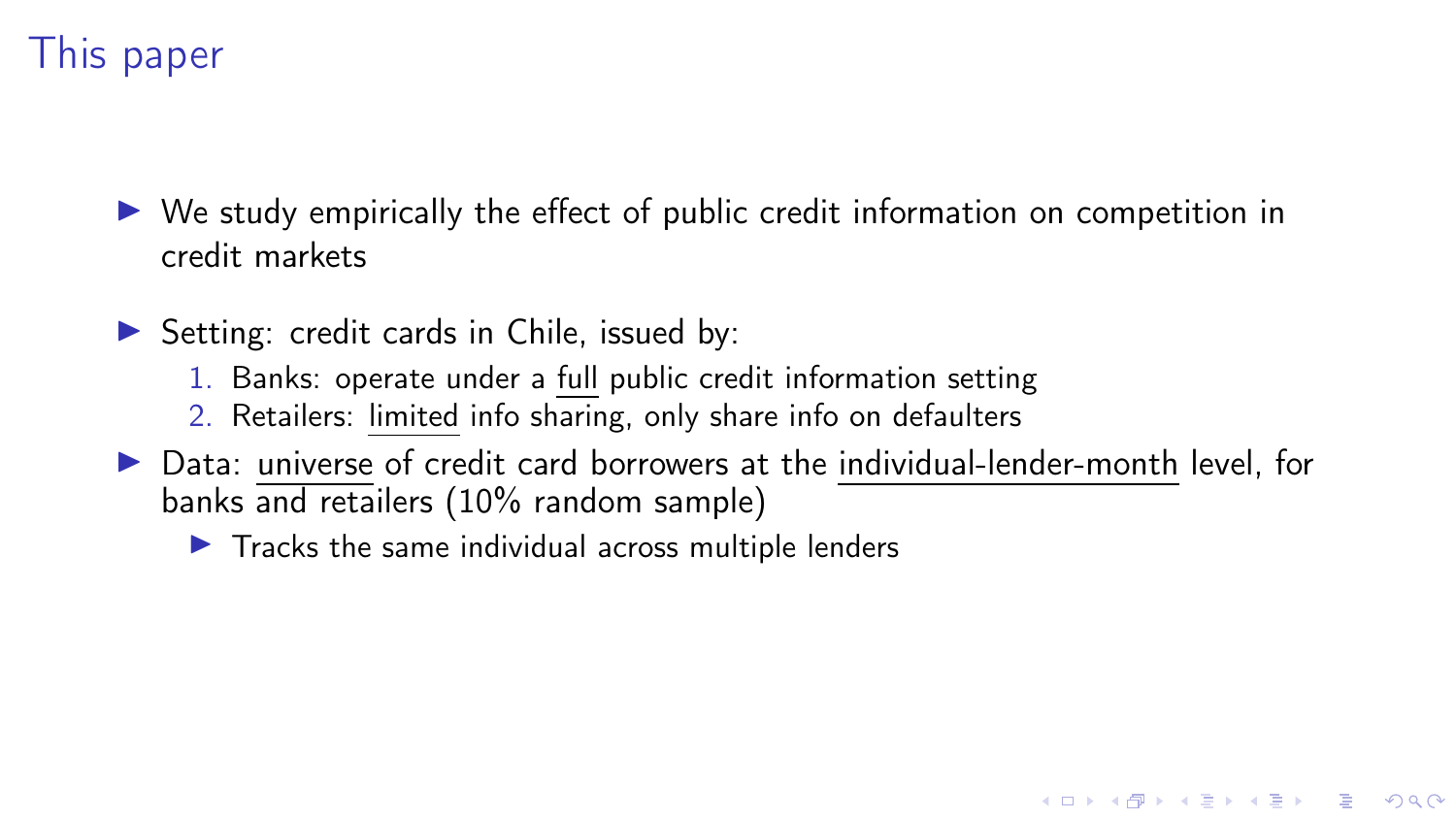### This paper

 $\triangleright$  We study empirically the effect of public credit information on competition in credit markets

 $\triangleright$  Setting: credit cards in Chile, issued by:

- 1. Banks: operate under a full public credit information setting
- 2. Retailers: limited info sharing, only share info on defaulters
- ▶ Data: universe of credit card borrowers at the individual-lender-month level, for banks and retailers (10% random sample)

- $\blacktriangleright$  Tracks the same individual across multiple lenders
- $\blacktriangleright$  Identification: a retailer (the "Lender") was acquired by a bank
	- $\blacktriangleright$  Plausibly exogenous variation on information setting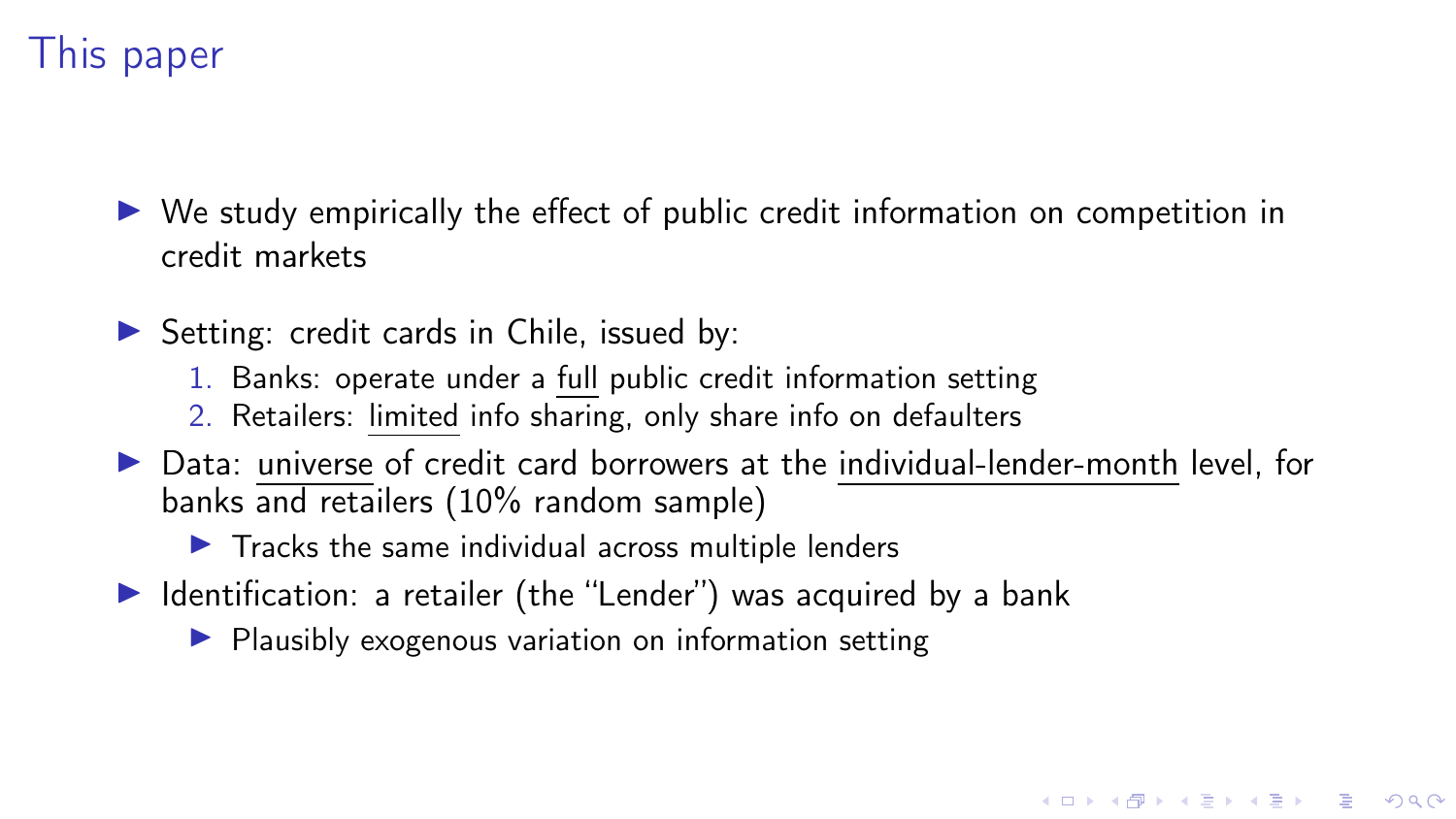# Findings

 $\blacktriangleright$  Evidence that public credit information *increases* competition:

- $\triangleright$  After the transaction, other banks lend more to the Lender's borrowers
- $\triangleright$  Within Lender's borrowers, more lending to those whose predicted default drops because of the change in the information structure

K ロ ▶ K 個 ▶ K 할 > K 할 > 1 할 > 1 이익어

 $\blacktriangleright$  Effects not present among retailer cards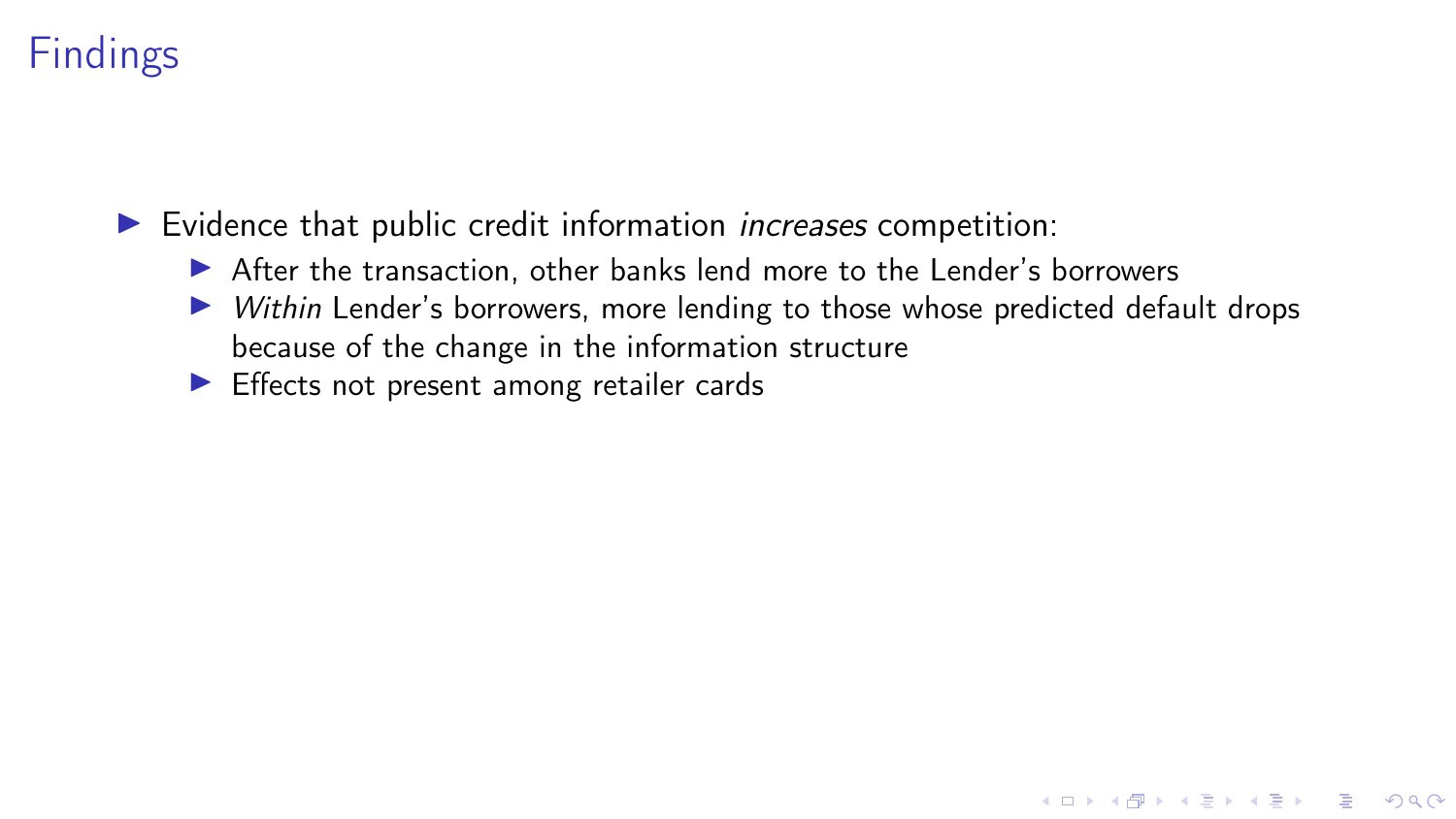# **Findings**

 $\blacktriangleright$  Evidence that public credit information *increases* competition:

- $\triangleright$  After the transaction, other banks lend more to the Lender's borrowers
- $\triangleright$  Within Lender's borrowers, more lending to those whose predicted default drops because of the change in the information structure
- $\blacktriangleright$  Effects not present among retailer cards
- $\blacktriangleright$  Public credit information competition affects originations
	- $\blacktriangleright$  Lender shifts originations to safer populations at lower rates with larger limits

K ロ ▶ K 個 ▶ K 할 > K 할 > 1 할 > 1 이익어

 $\triangleright$  Similar results in full cross-section of new borrowers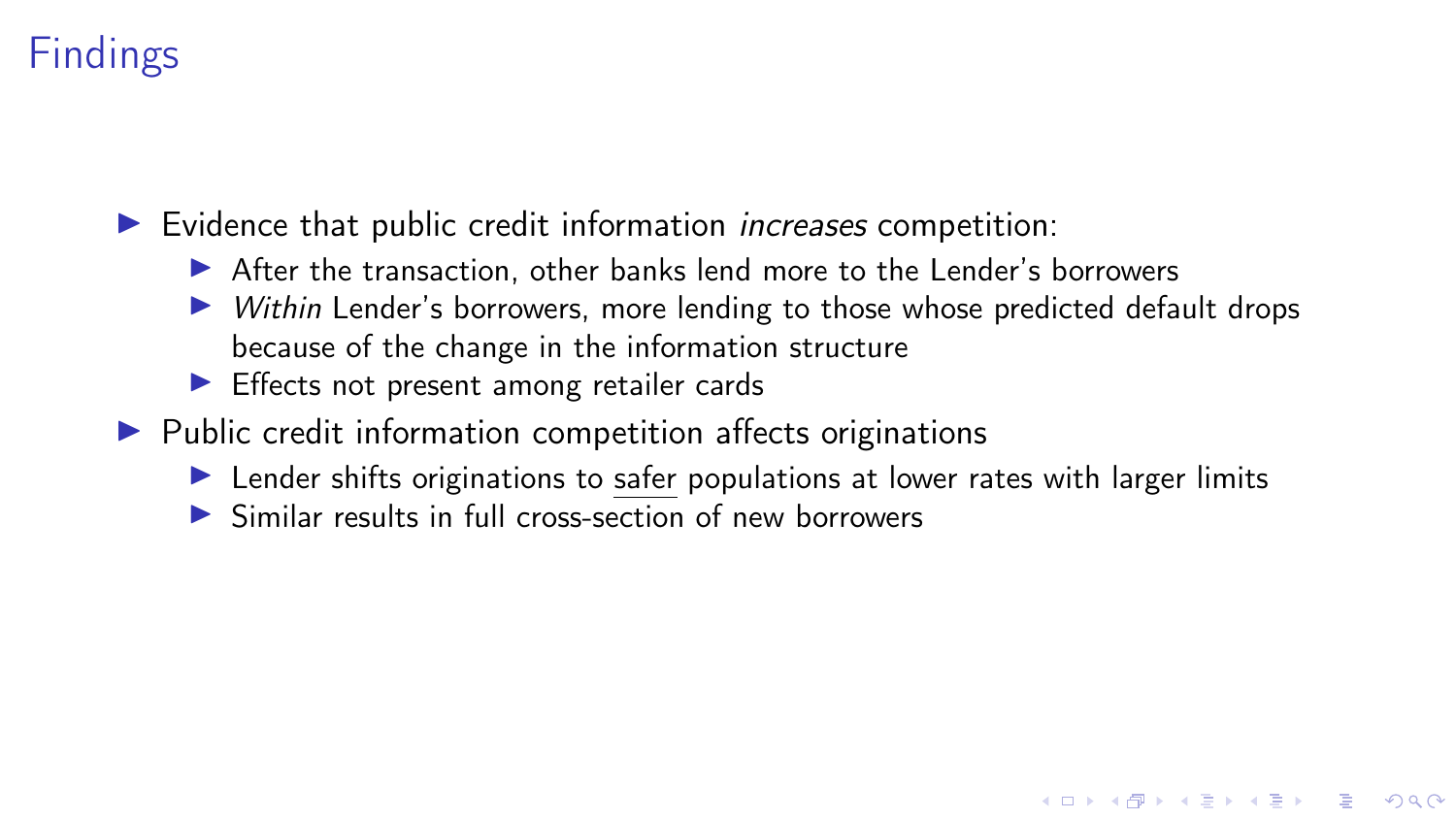# **Findings**

 $\blacktriangleright$  Evidence that public credit information *increases* competition:

- After the transaction, other banks lend more to the Lender's borrowers
- $\triangleright$  Within Lender's borrowers, more lending to those whose predicted default drops because of the change in the information structure
- $\blacktriangleright$  Effects not present among retailer cards
- $\blacktriangleright$  Public credit information competition affects originations
	- In Lender shifts originations to safer populations at lower rates with larger limits
	- $\triangleright$  Similar results in full cross-section of new borrowers
- $\blacktriangleright$  Key takeaway: public credit information increases competition but at the cost of reducing credit to riskier populations

KID KARA KE KE KE A RO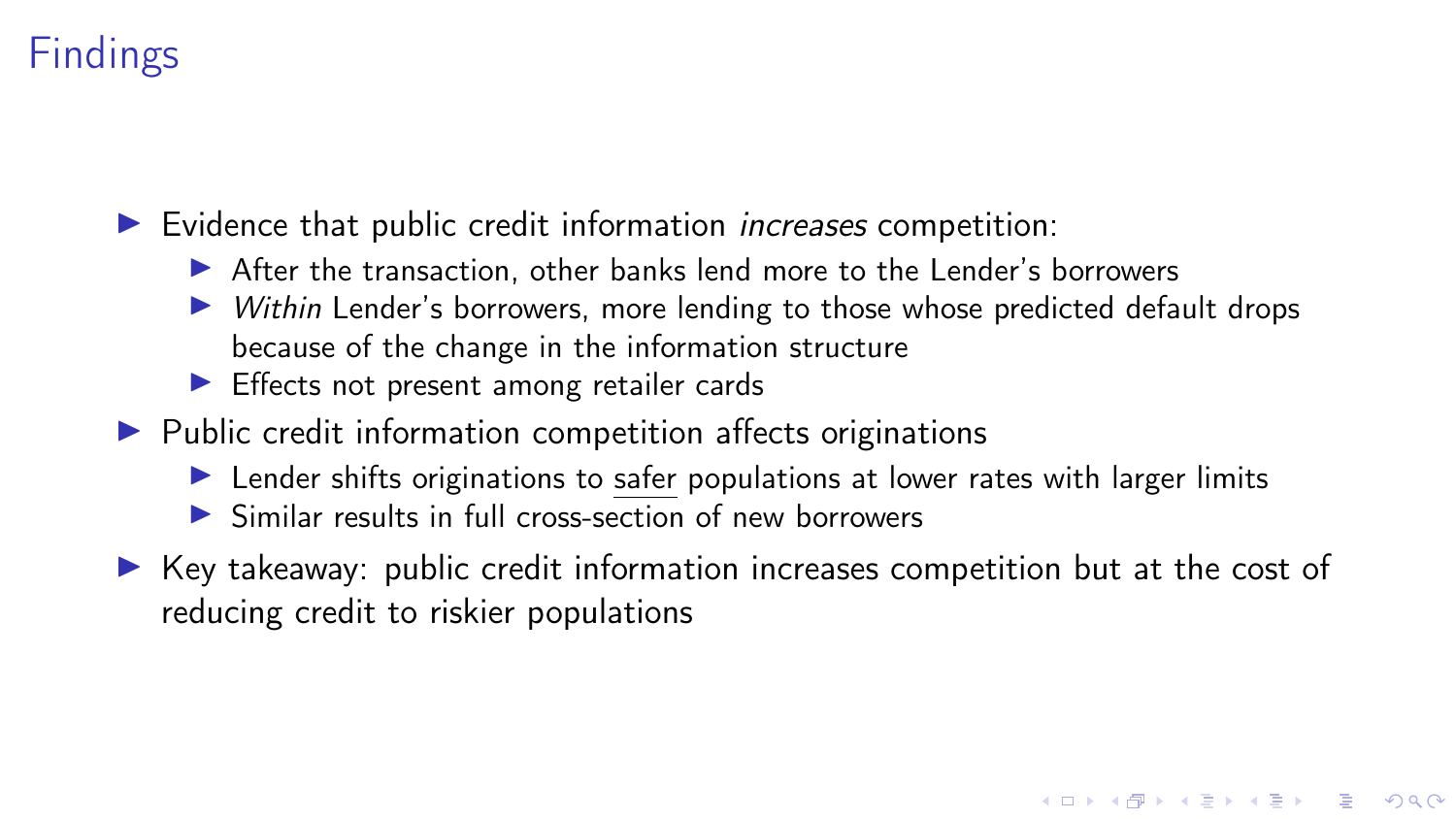### Credit card industry in Chile

In Standard revolving credit card subject to rate caps (39% for smallest loans as of Jan 2015)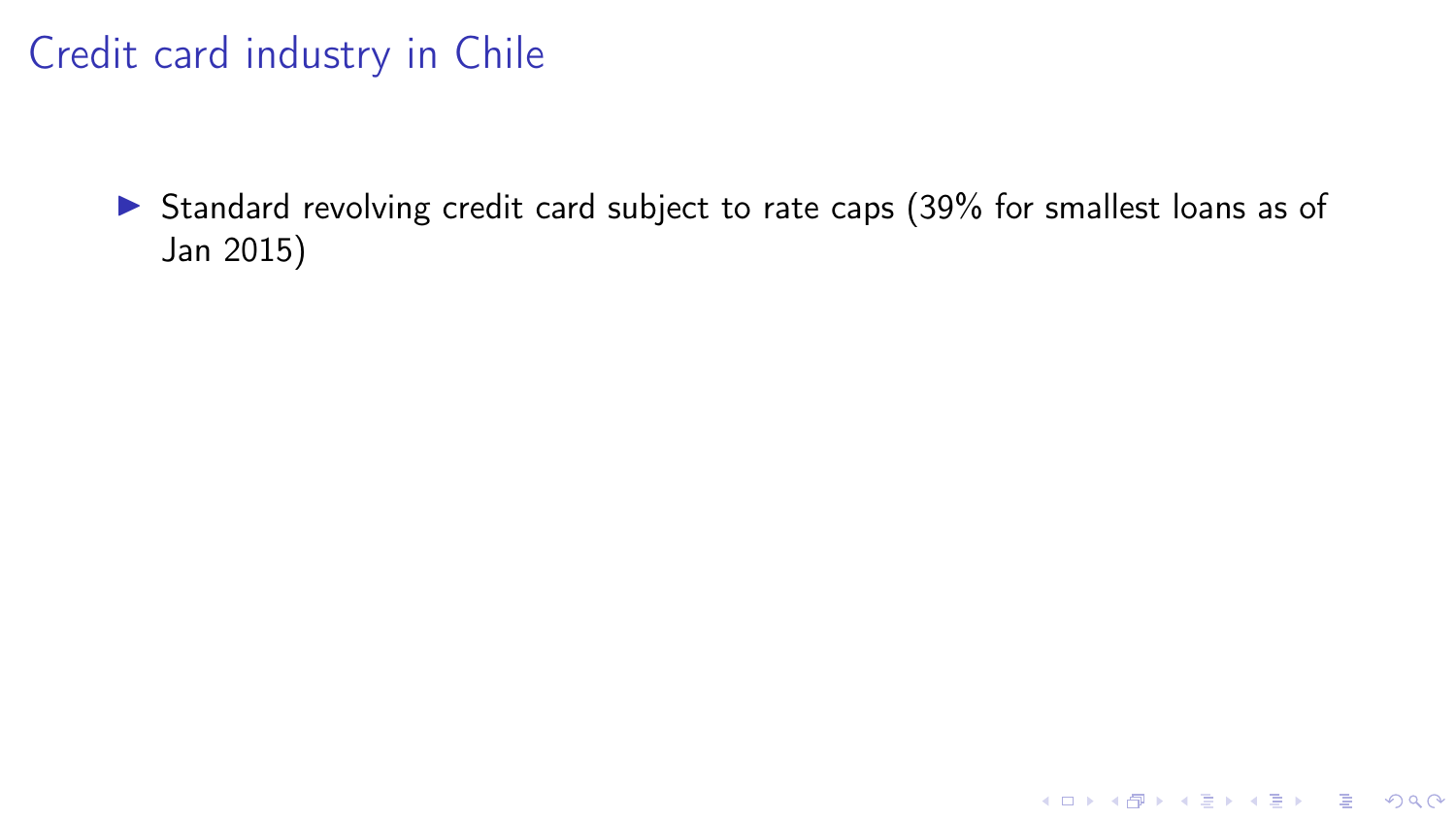### Credit card industry in Chile

 $\triangleright$  Standard revolving credit card subject to rate caps (39% for smallest loans as of Jan 2015)

- $\blacktriangleright$  Two types of lenders
- $\blacktriangleright$  Banks
	- $\triangleright$  As of January 2015, 17 banks funded primarily through deposits
	- In Subject to regulation, in particular full information disclosure to CMF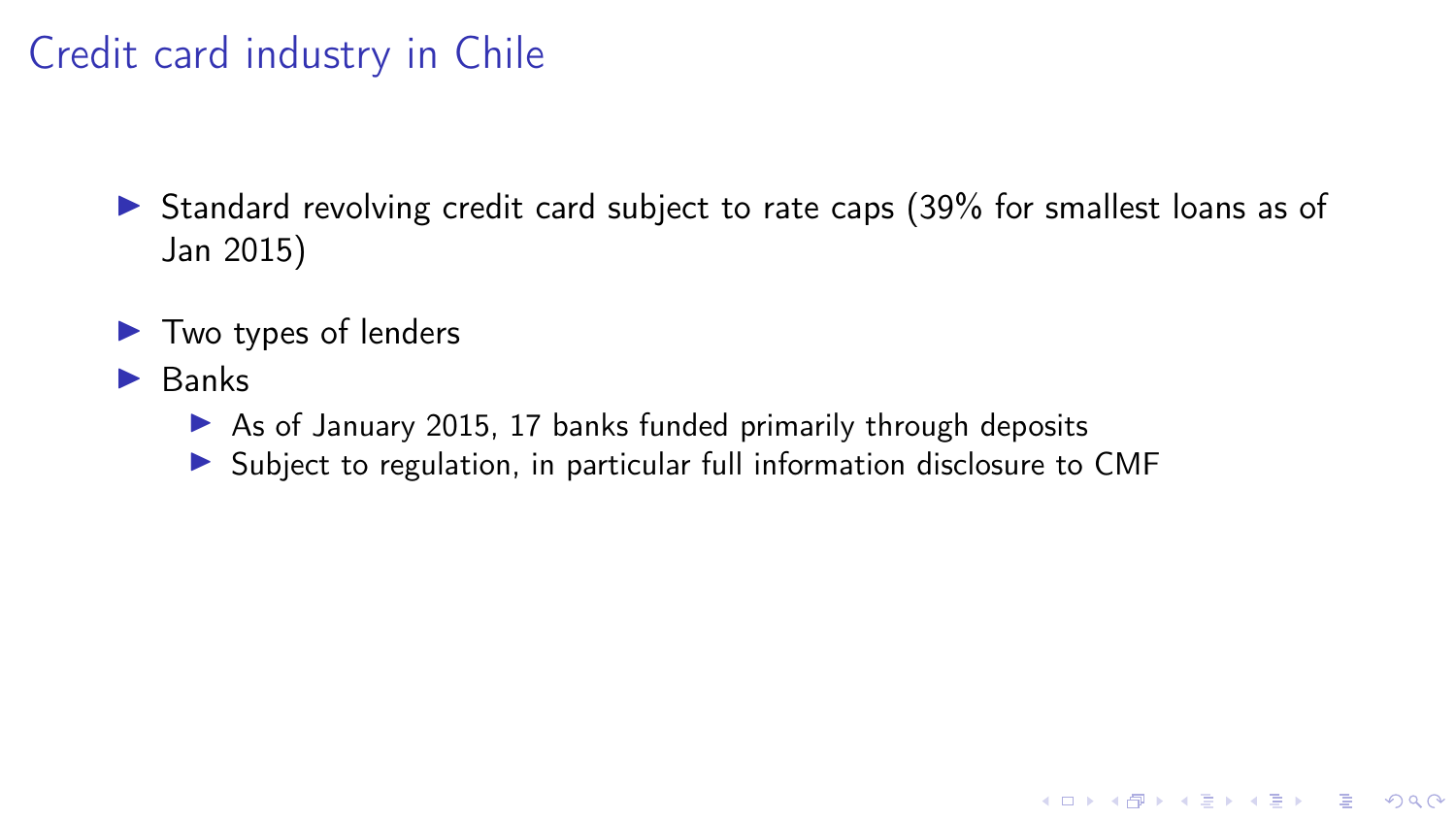### Credit card industry in Chile

 $\triangleright$  Standard revolving credit card subject to rate caps (39% for smallest loans as of Jan 2015)

- $\blacktriangleright$  Two types of lenders
- $\blacktriangleright$  Banks
	- $\triangleright$  As of January 2015, 17 banks funded primarily through deposits
	- ▶ Subject to regulation, in particular full information disclosure to CMF
- $\blacktriangleright$  Retailers and other non-banks
	- $\blacktriangleright$  Funded through commercial paper
- **In Both lenders treated symmetrically by personal bankruptcy law implemented in** 2014

**KORKA BRADE KORA**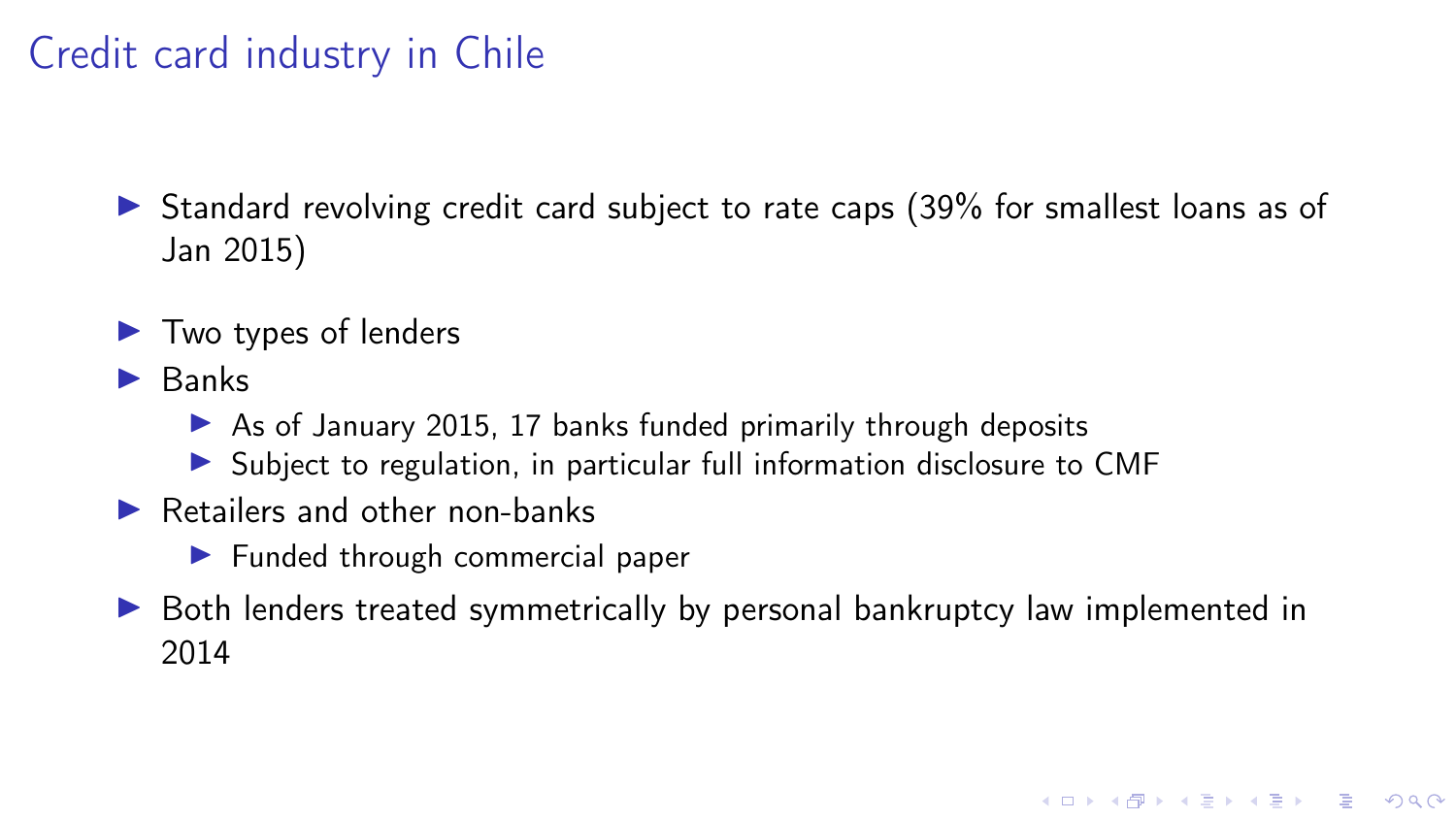#### Natural experiment: sale of retailer lender to bank

 $\blacktriangleright$  In May 2015, one of the largest retailer lenders (the "Lender") sold its existing credit card portfolio and origination business to a bank



**KORK SERKER SHORE**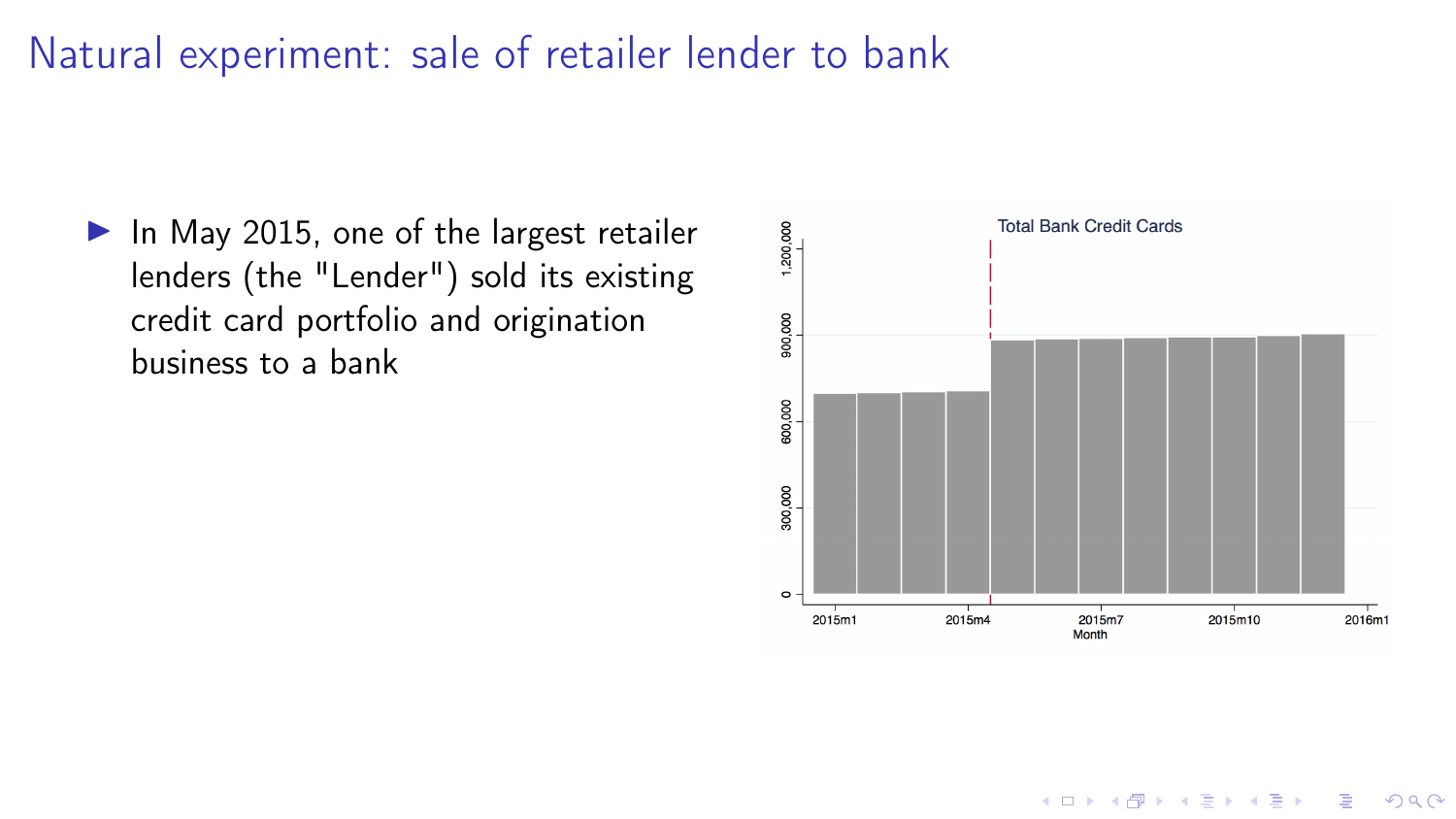- ▶ Compare the evolution of credit from other banks to the Lender's borrowers
- $\triangleright$  No natural counterfactual: we focus on borrowers with credit cards from other retailers

K ロ ▶ K @ ▶ K 할 ▶ K 할 ▶ | 할 | ⊙Q @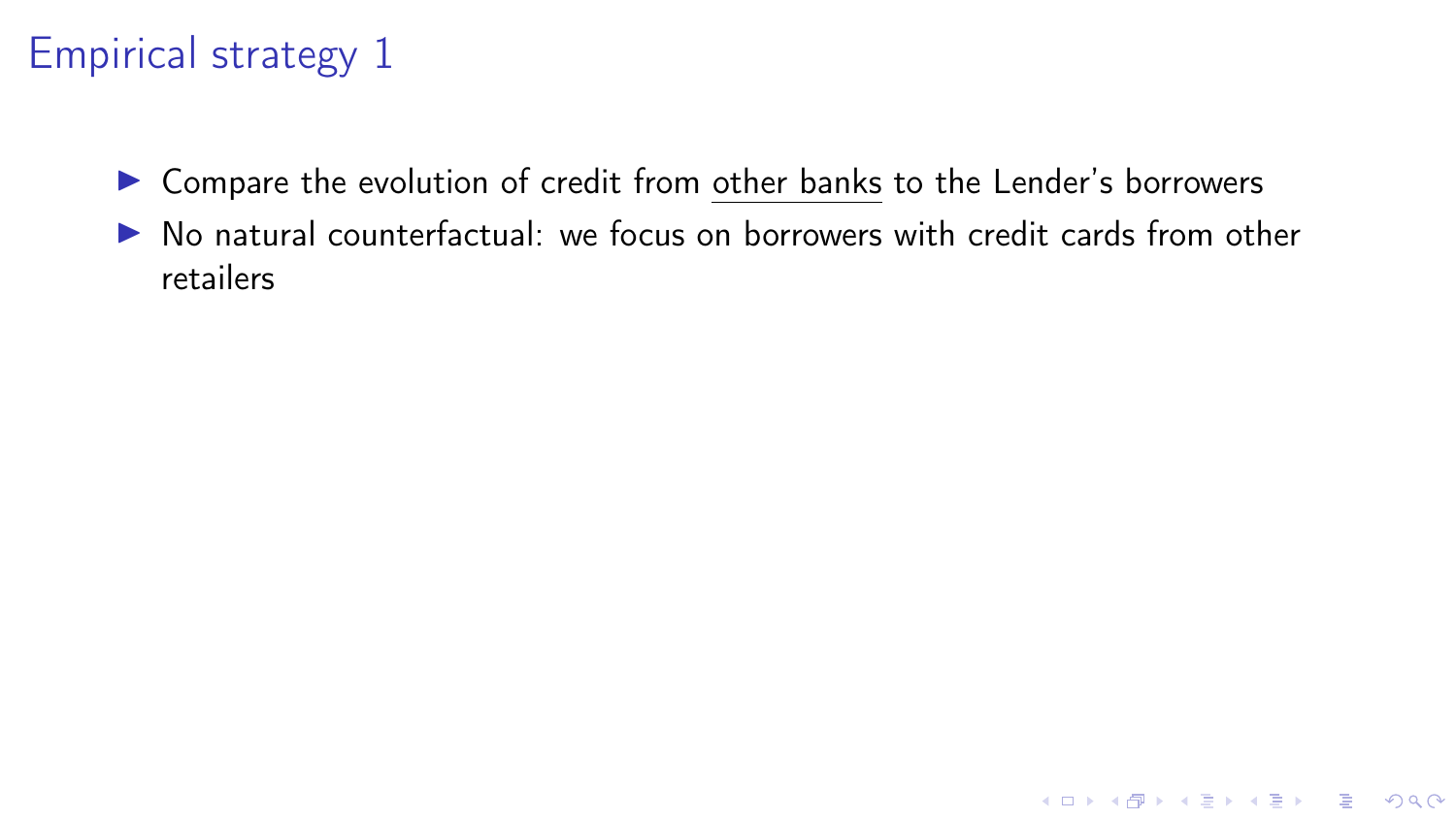- $\triangleright$  Compare the evolution of credit from other banks to the Lender's borrowers
- $\triangleright$  No natural counterfactual: we focus on borrowers with credit cards from other retailers
- Implement a difference in differences test, comparing limits before and after the transaction relative to the same effect for other retailer borrowers
	- $\triangleright$  Literature suggests limits are main margin of adjustment in credit cards (Liberman, Opazo, Neilson, Zimmerman 2018; Agarwal et al 2016)

K ロ ▶ K 個 ▶ K 할 > K 할 > 1 할 > 1 이익어

 $\triangleright$  We show evidence consistent with this claim later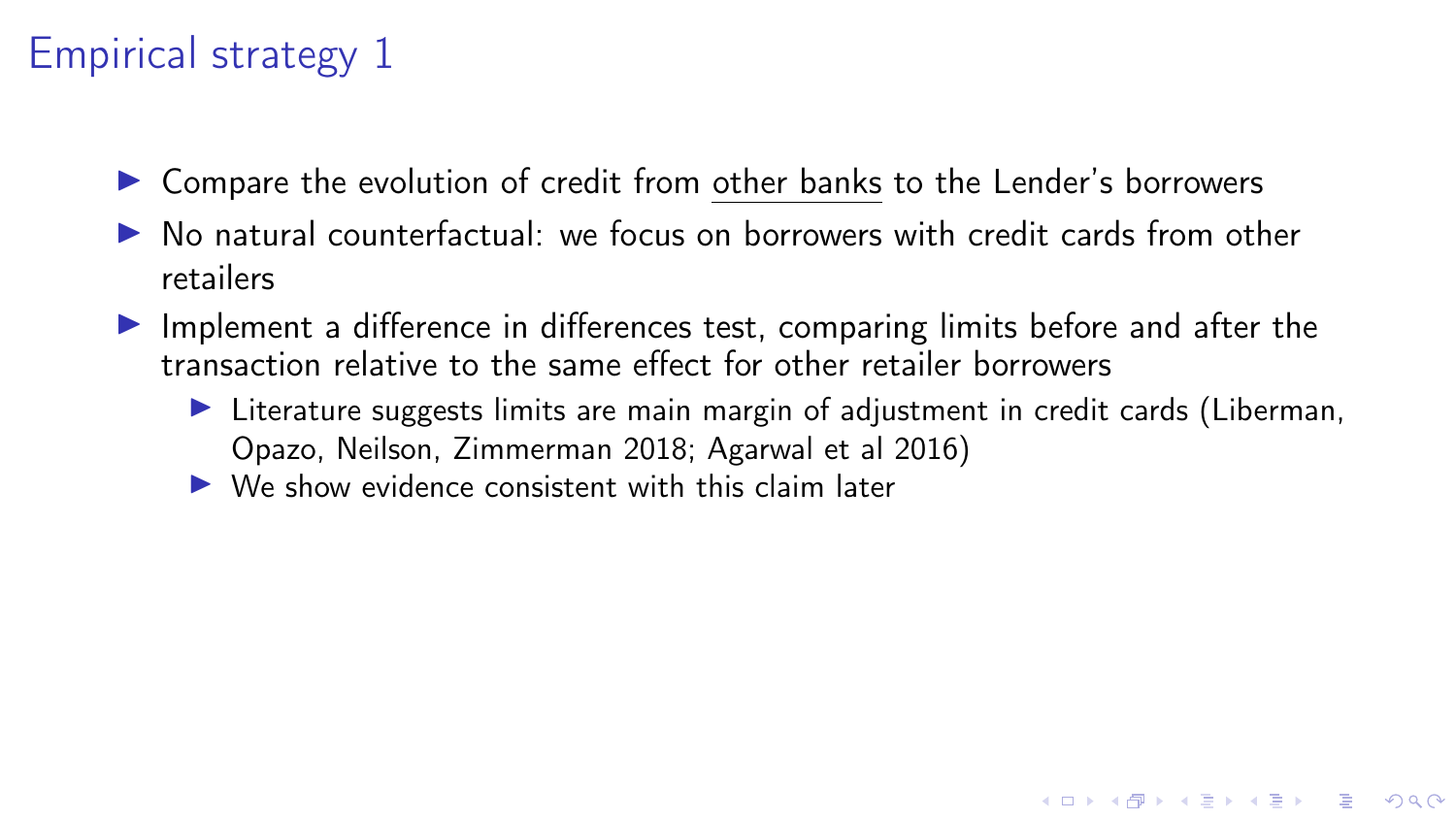- $\triangleright$  Compare the evolution of credit from other banks to the Lender's borrowers
- $\triangleright$  No natural counterfactual: we focus on borrowers with credit cards from other retailers
- $\blacktriangleright$  Implement a difference in differences test, comparing limits before and after the transaction relative to the same effect for other retailer borrowers
	- $\triangleright$  Literature suggests limits are main margin of adjustment in credit cards (Liberman, Opazo, Neilson, Zimmerman 2018; Agarwal et al 2016)
	- $\triangleright$  We show evidence consistent with this claim later
- $\triangleright$  One challenge is that on average, "controls" are poorer and have fewer cards
	- $\triangleright$  Robustness includes a fixed effect that interacts 5-year age bins, marital status, income bin, retail default status, retail credit limit quartiles, bank credit limit quartiles, number of bank accounts, total number of accounts, and bank default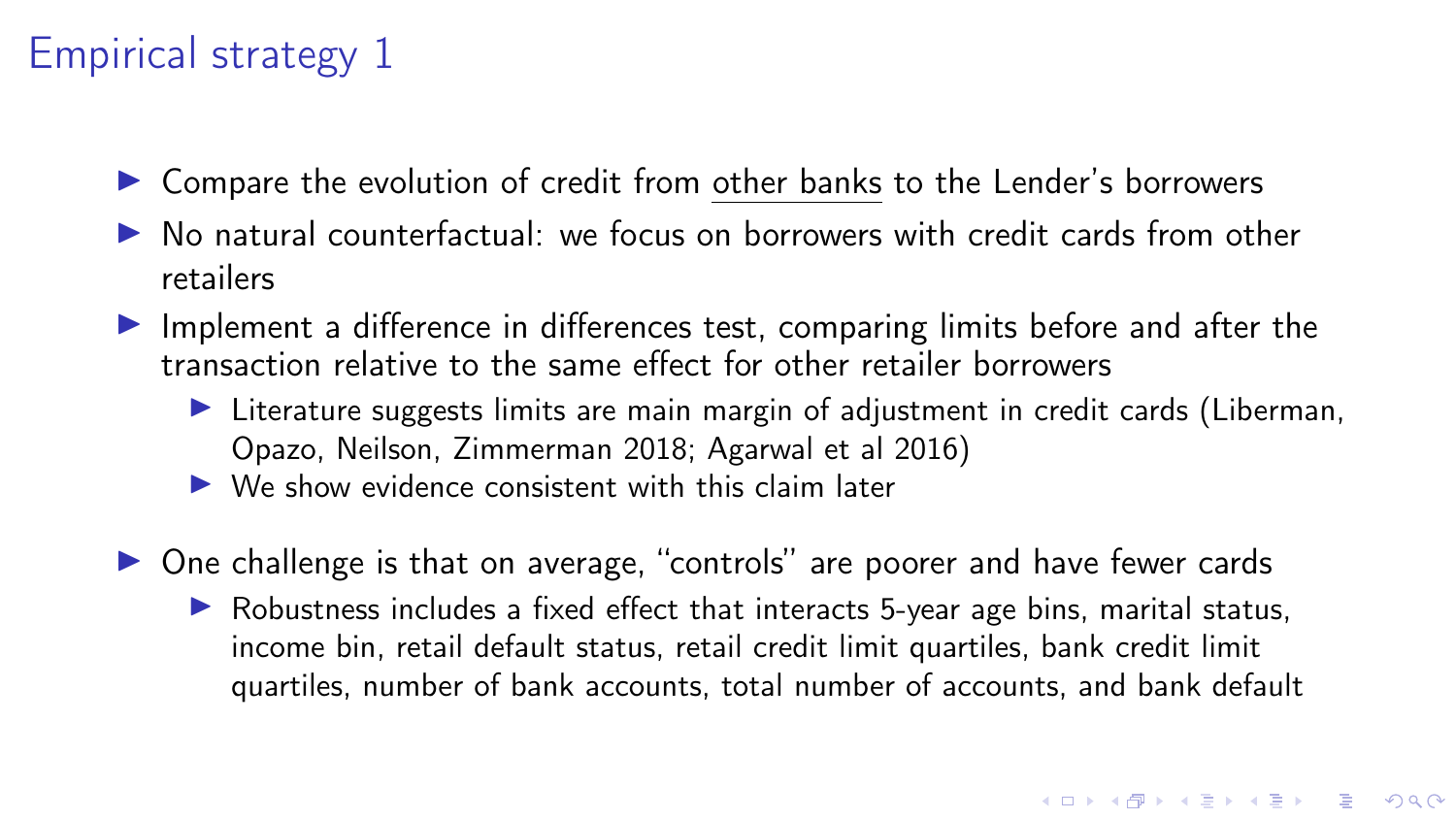### Existing borrowers get more credit from other banks



 $\epsilon \rightarrow \Xi$  )  $E = 990$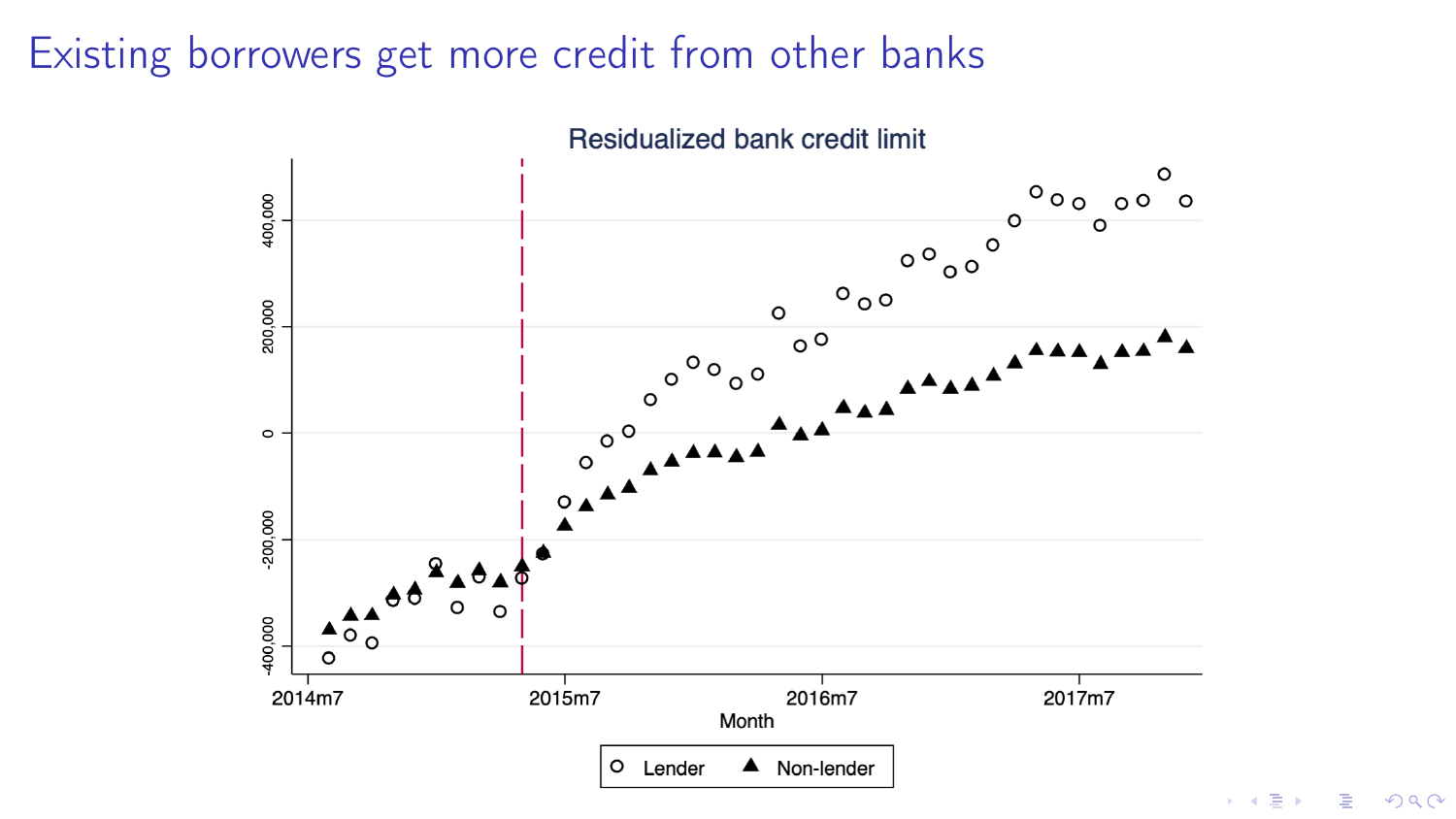### In regression form: diff-in-diffs

$$
Limit_{i,t,j} = \beta Lender_i \times Post_t + X_{i,j,t} + \epsilon_{i,t}
$$

$$
Limit_{i,t,j} = \beta Lender_i \times Post_t \times Bank_j + X_{i,j,t} + \epsilon_{i,t}
$$

|                      | $\left( \begin{matrix} 1 \end{matrix} \right)$ | $\overline{2}$ | 3          |
|----------------------|------------------------------------------------|----------------|------------|
|                      | Limit                                          | Limit          | Limit      |
| Lender x Post        | $106.13***$                                    | $9.03***$      |            |
|                      | (6.67)                                         | (1.31)         |            |
| Lender x Bank x Post |                                                |                | $97.10***$ |
|                      |                                                |                | (6.74)     |
| Sample               | <b>Banks</b>                                   | Retail         | All        |
| Dep. variable Mean   | 2,383.36                                       | 933.02         | 1,658.19   |
| Observations         | 7,569,285                                      | 7,569,285      | 15,138,570 |
| R-squared            | 0.95                                           | 0.93           | 0.98       |
| Clusters             | 504,619                                        | 504,619        | 504,619    |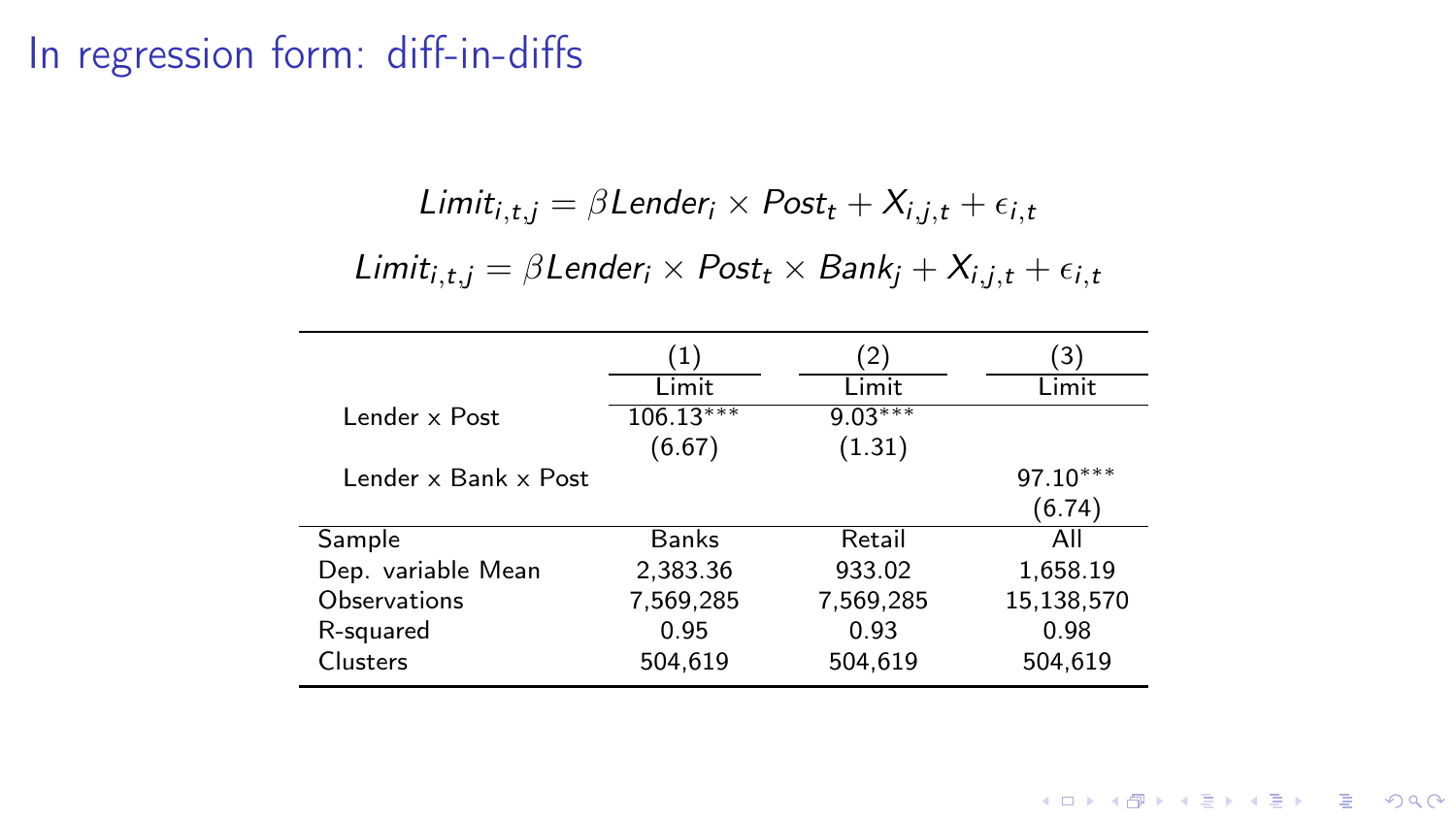- In Average credit limits from other banks increase to the Lender's borrowers after the transaction
	- $\triangleright$  No effects on extensive margin: large penetration of credit cards in general in this market

K ロ ▶ K 個 ▶ K 할 > K 할 > 1 할 > 1 이익어

**In Small effects on borrowing (also transactional nature of cards)**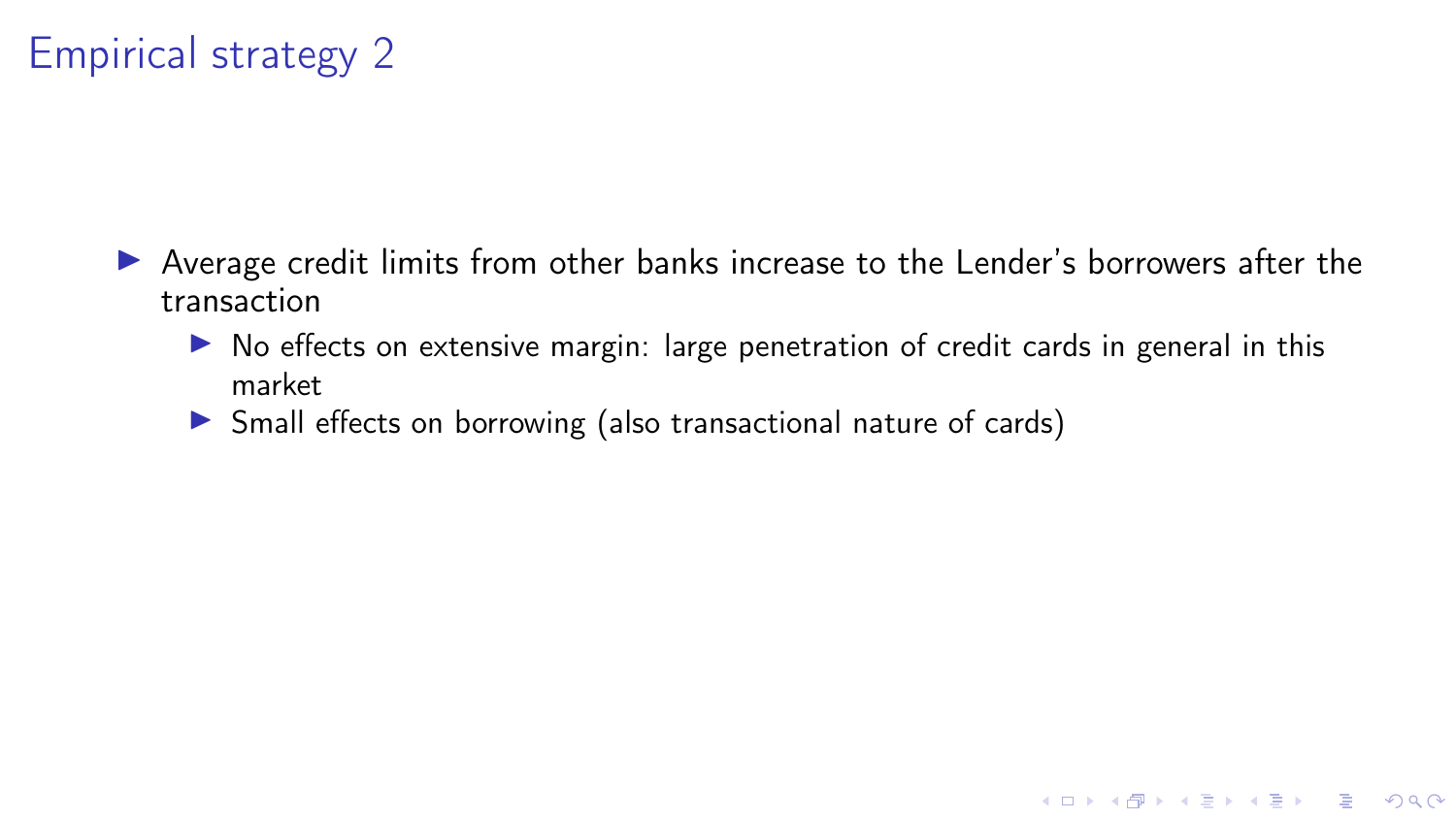- In Average credit limits from other banks increase to the Lender's borrowers after the transaction
	- $\triangleright$  No effects on extensive margin: large penetration of credit cards in general in this market

K ロ ▶ K 個 ▶ K 할 ▶ K 할 ▶ 이 할 → 9 Q Q ·

- **In Small effects on borrowing (also transactional nature of cards)**
- $\triangleright$  Next we implement a treatment intensity strategy that compares within the Lender's borrowers those borrowers who are heterogeneously exposed to the information shift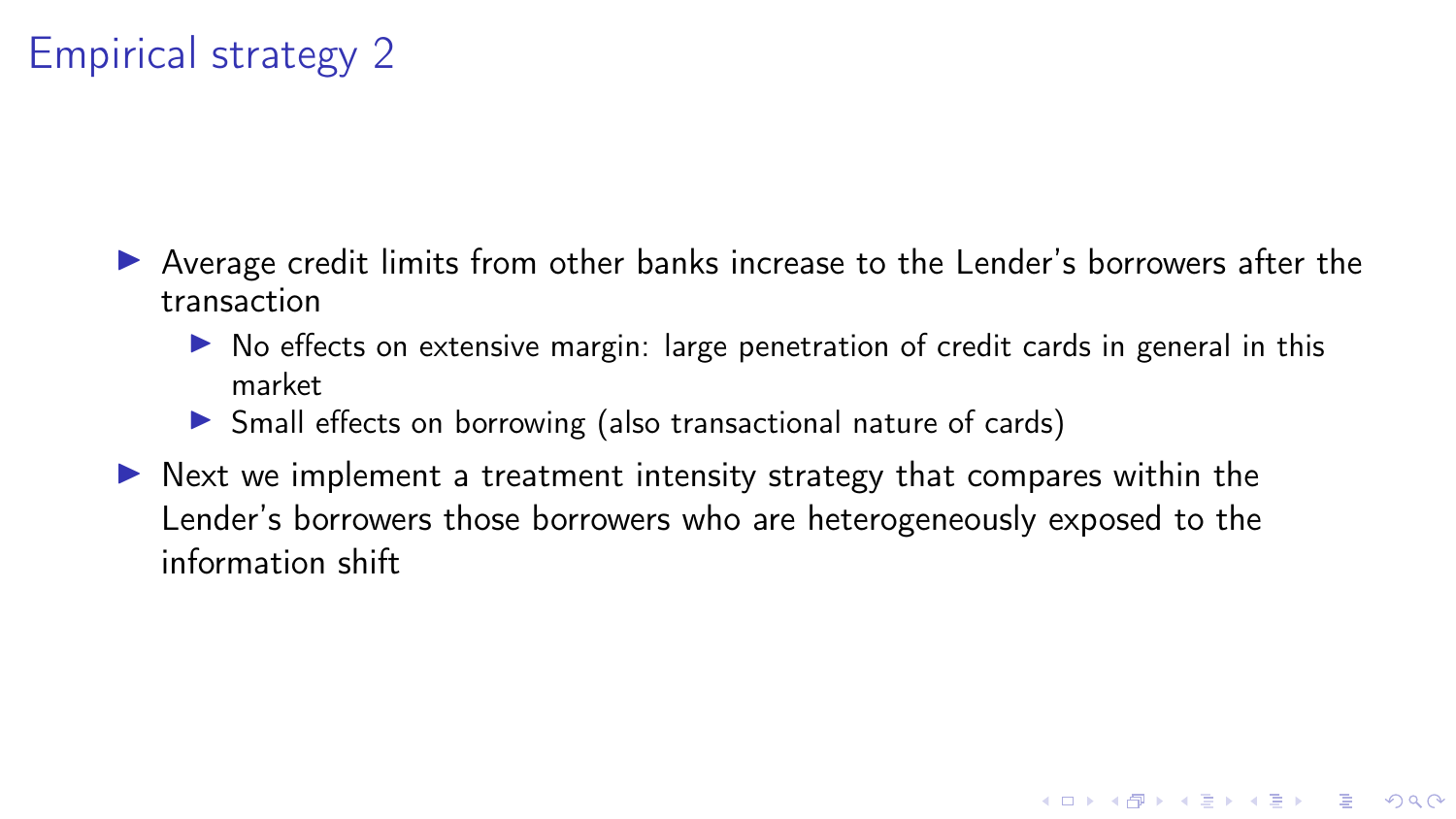K ロ X x 4 → X ミ X × ミ X → X → ミ X → O Q O

 $\blacktriangleright$  For the Lender's borrowers, compute two predictions of default (following Liberman et al 2018):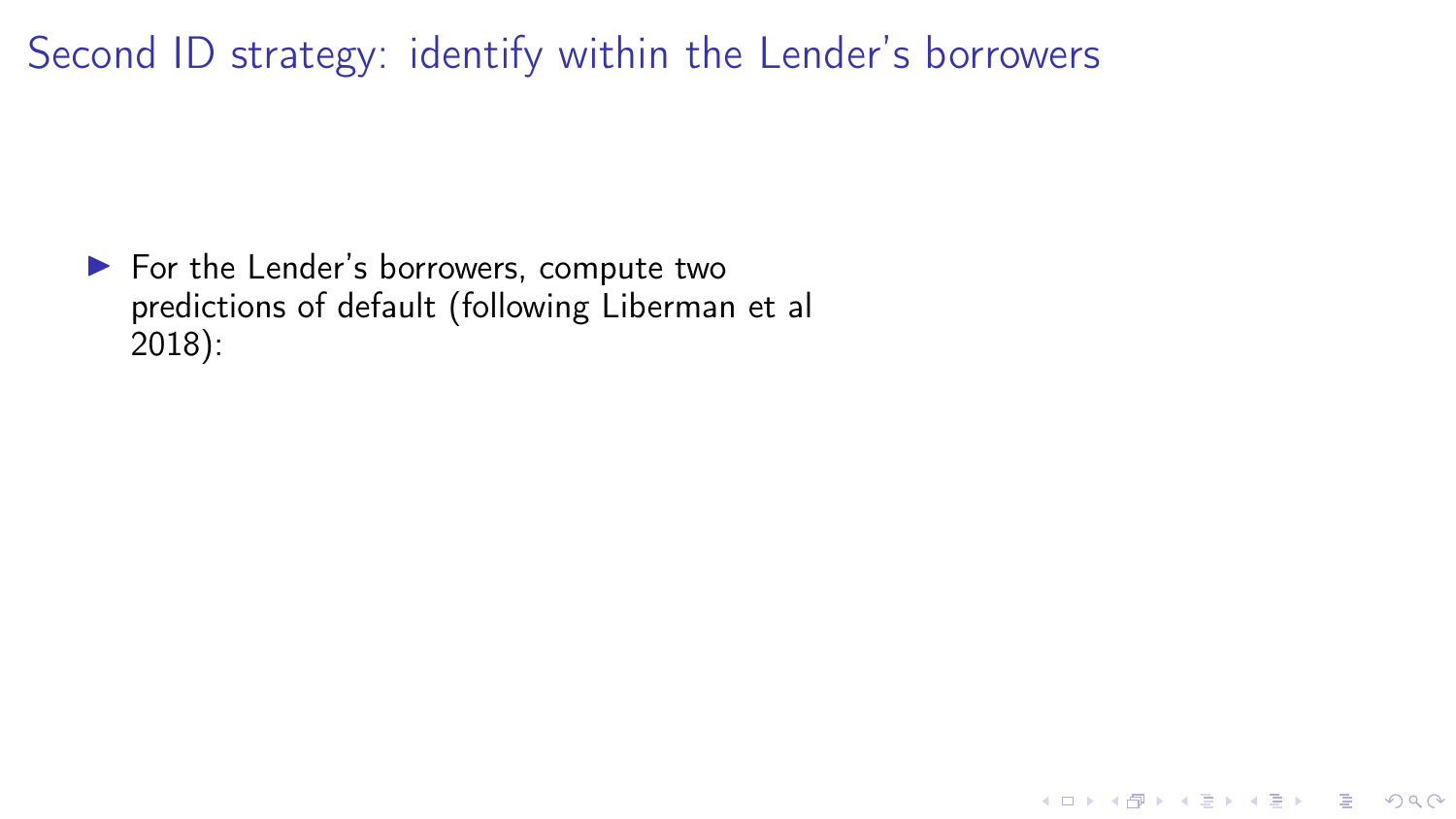- $\blacktriangleright$  For the Lender's borrowers, compute two predictions of default (following Liberman et al 2018):
	- $\triangleright$   $\hat{C}_{i,pre}$  uses all information observable by banks (i.e., demographic, bank limits, all defaults)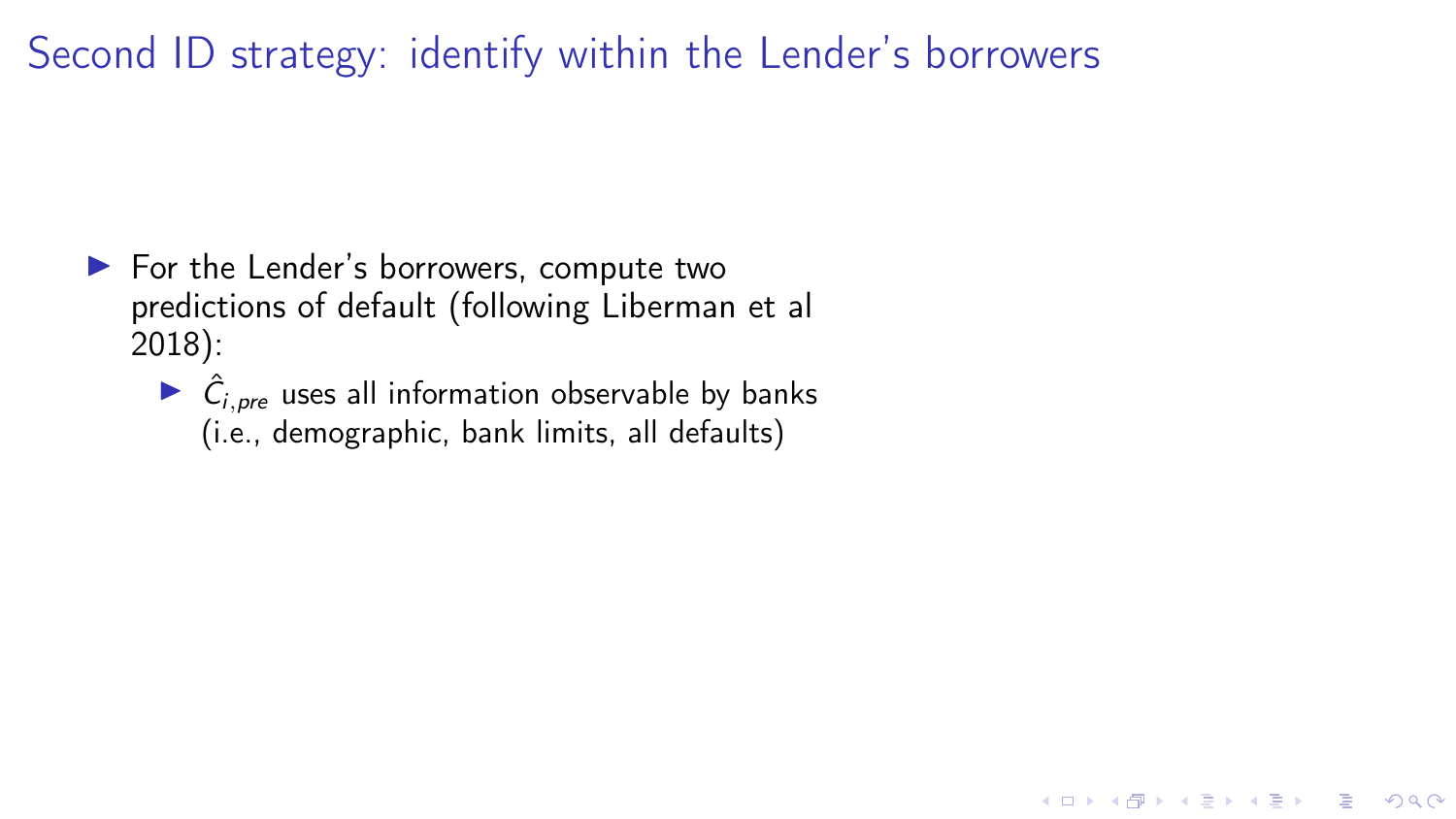KID KARA KE KE KE A RO

- $\blacktriangleright$  For the Lender's borrowers, compute two predictions of default (following Liberman et al 2018):
	- $\triangleright$   $\hat{C}_{i,pre}$  uses all information observable by banks (i.e., demographic, bank limits, all defaults)
	- $\triangleright$   $\hat{C}_{i,post}$  adds Lender limits and usage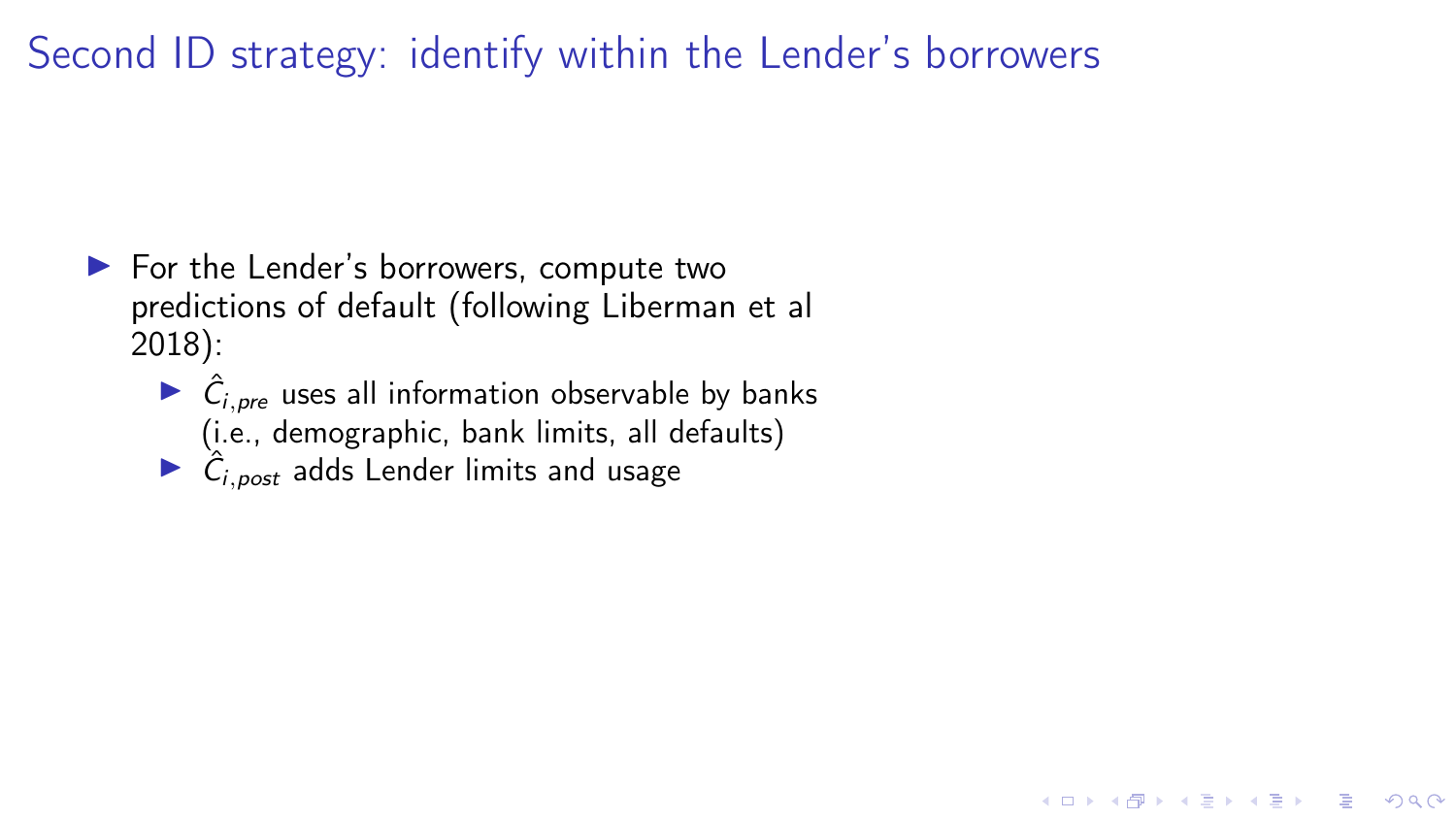- ▶ For the Lender's borrowers, compute two predictions of default (following Liberman et al 2018):
	- $\triangleright$   $\hat{C}_{i,pre}$  uses all information observable by banks (i.e., demographic, bank limits, all defaults)  $\triangleright$   $\hat{C}_{i,post}$  adds Lender limits and usage
- $\blacktriangleright$  Compute change in predicted default as  $\log\left(\hat{C}_{i,post}\right) - \log\left(\hat{C}_{i,pre}\right)$



**KORK SERKER SHORE**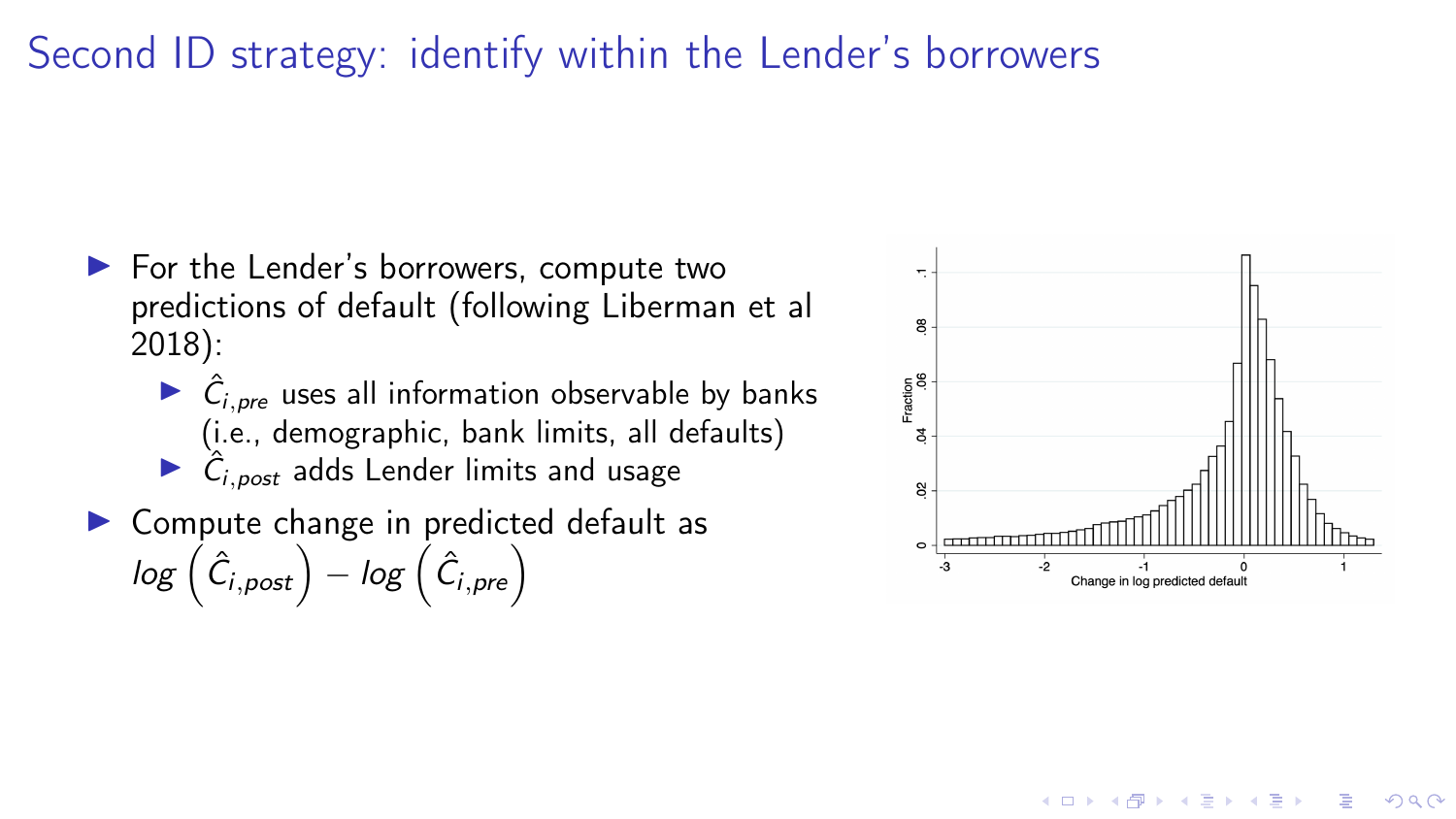# Visualizing pooling



K ロ X x 4 → K 差 X X 差 → X 差 → の Q Q →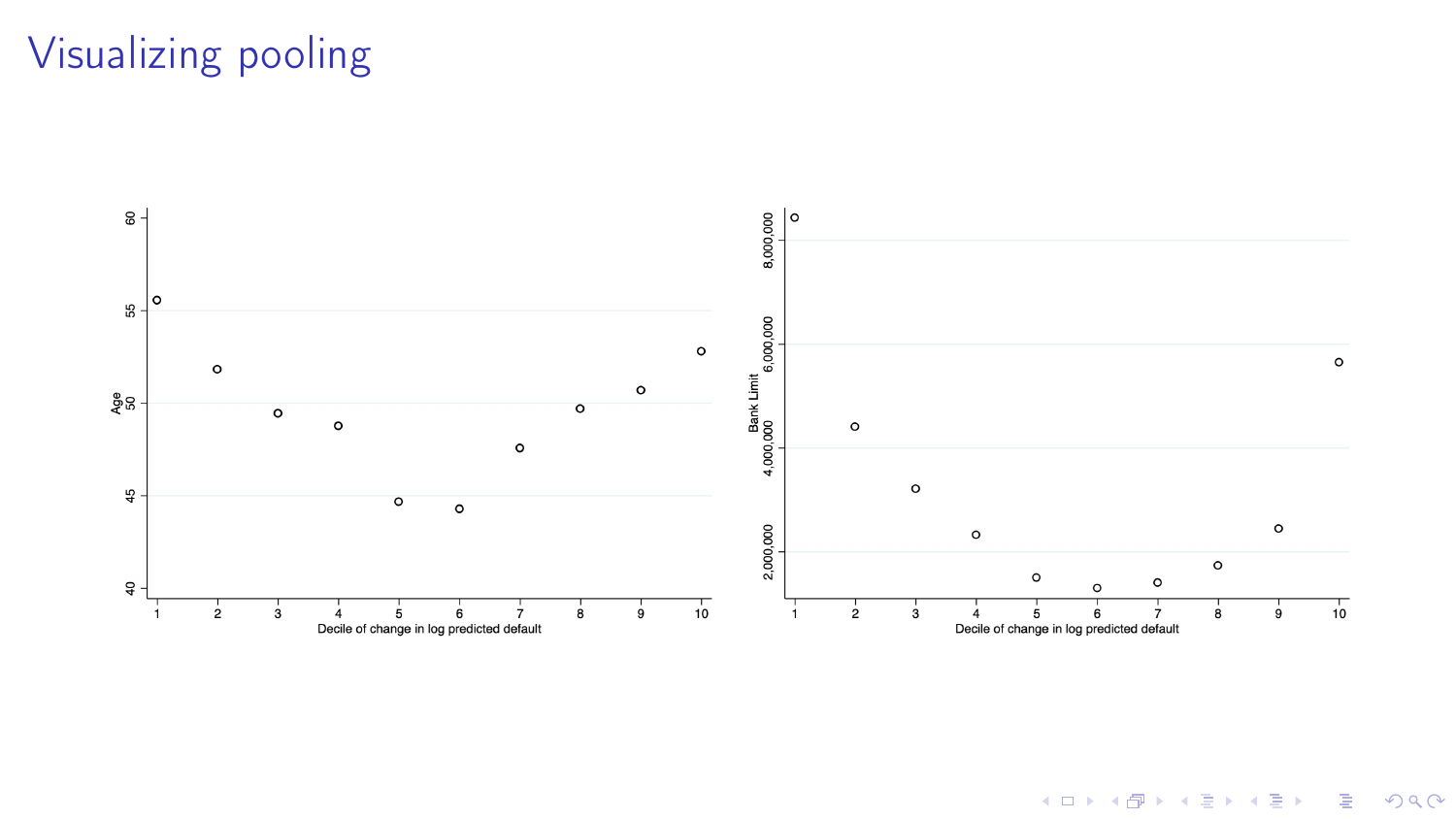# Visualizing pooling (2)



K ロ X x 4 → K 差 X X 差 → X 差 → の Q Q →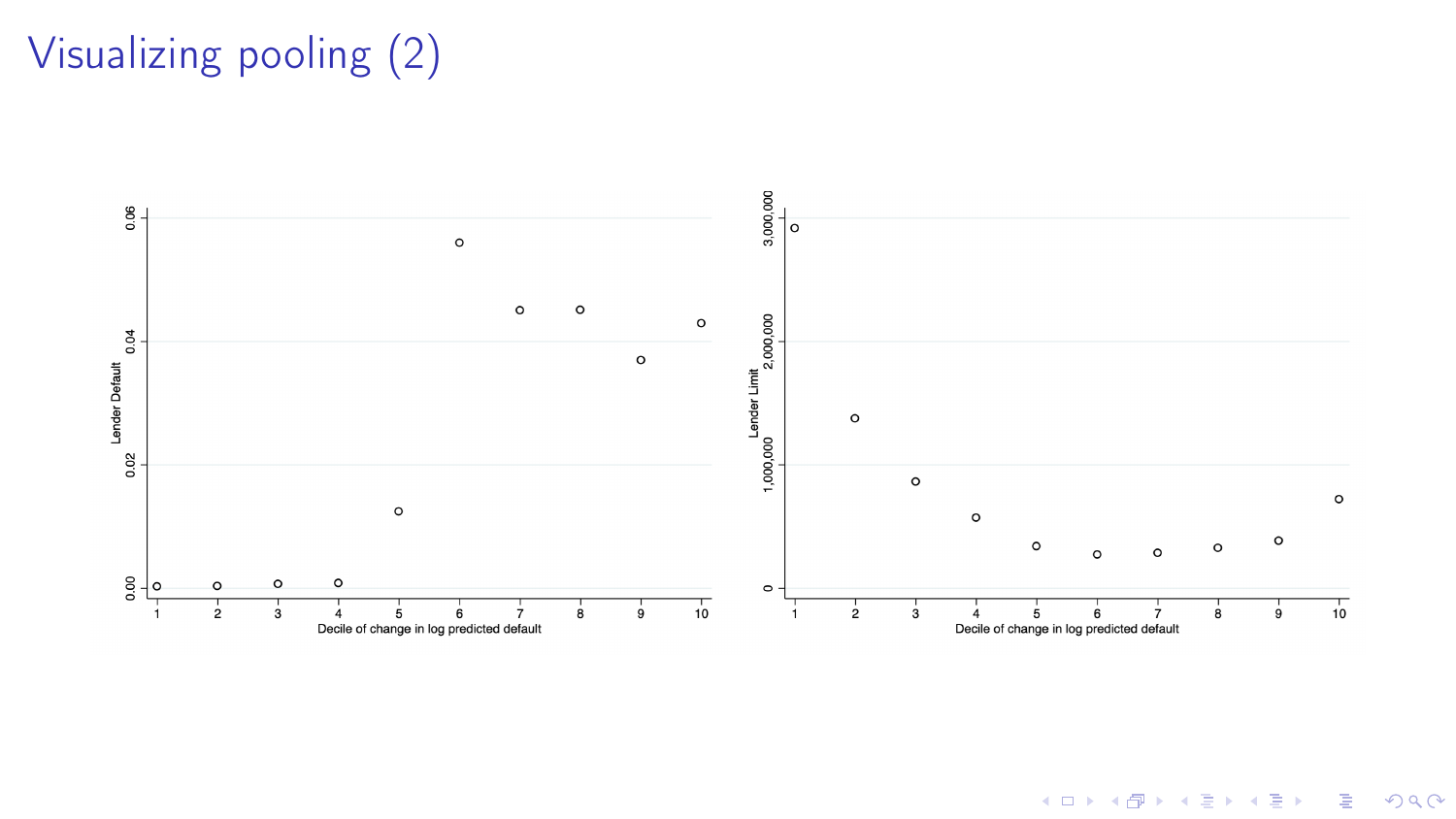- Intuitively, credit limits should increase more for borrowers exposed to drops in predicted default
- $\triangleright$  Construct a difference-in-differences test within the Lender's borrowers
- ▶ Define Drop =  $1 \left[ log \left( \hat{C}_{i,post} \right) log \left( \hat{C}_{i,pre} \right) \right]$
- $\blacktriangleright$  Run diff-in-diffs interacting quarter dummies with Drop

$$
Limit_{i,t} = \beta Post_t \times Drop_i + X_{i,t} + \epsilon_{i,t}
$$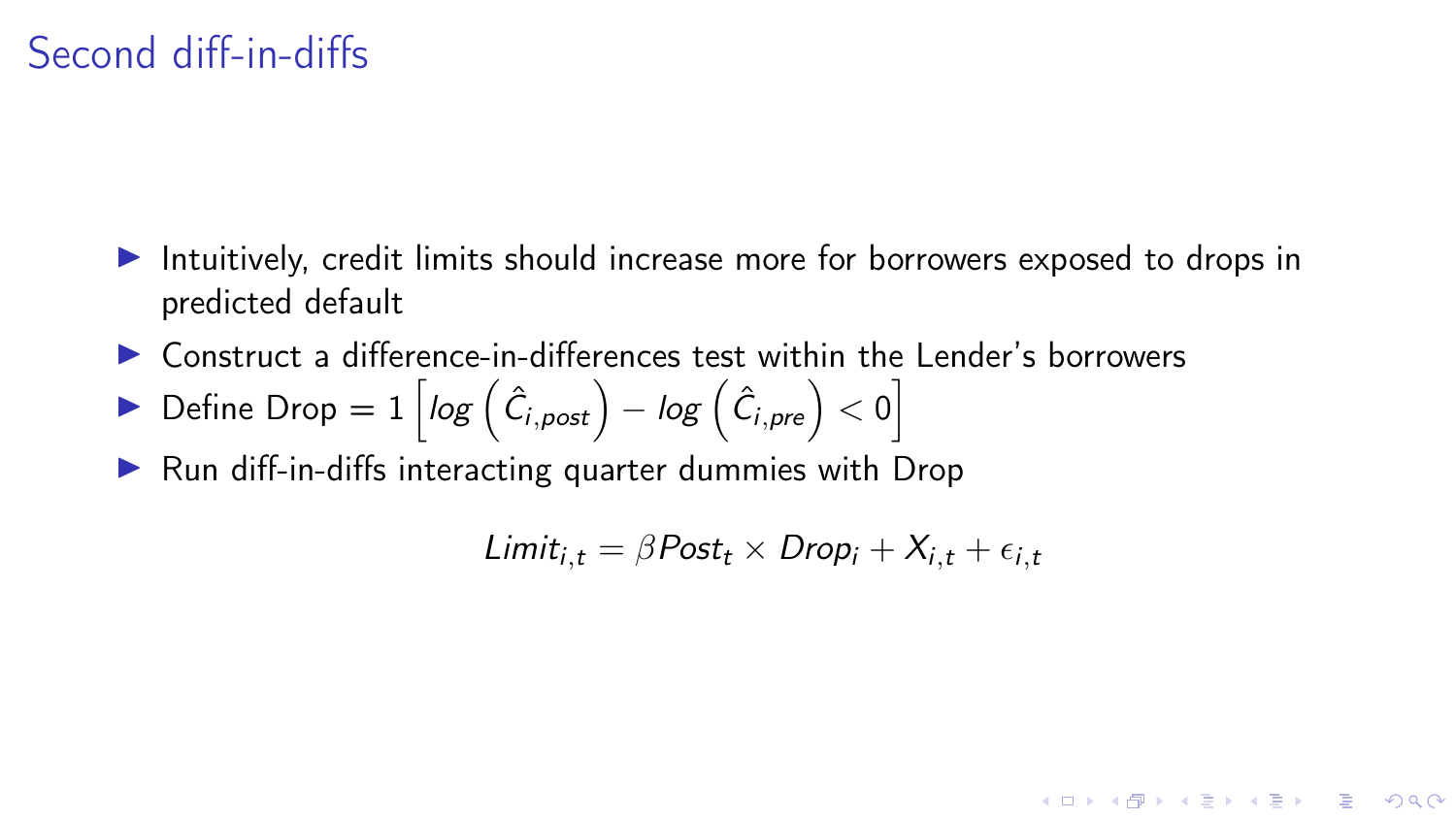#### Effects stronger when predicted costs drop: DiD

$$
Limit_{i,t} = \beta Post_t \times Drop_i + X_{i,t} + \epsilon_{i,t}
$$
  
Limit<sub>i,t,j</sub> =  $\beta Post_t \times Drop_i \times Bank_j + X_{i,t,j} + \epsilon_{i,t}$ 

|                                              | (1)         | (2)        | (3)       |
|----------------------------------------------|-------------|------------|-----------|
|                                              | Limit       | Limit      | Limit     |
| Pred. Def. Drops $\times$ Post               | $187.63***$ | $14.74***$ |           |
|                                              | (12.52)     | (2.29)     |           |
| Pred. Def. Drops $\times$ Bank $\times$ Post |             |            | 172.89*** |
|                                              |             |            | (12.64)   |
| Sample                                       | Banks       | Retail     | All       |
| Dep. variable Mean                           | 3,641.12    | 1,195.67   | 1,896.53  |
| Observations                                 | 2,500,260   | 2,500,260  | 5,000,520 |
| R-squared                                    | 0.93        | 0.94       | 0.53      |
| Clusters                                     | 166,684     | 166,684    | 166,684   |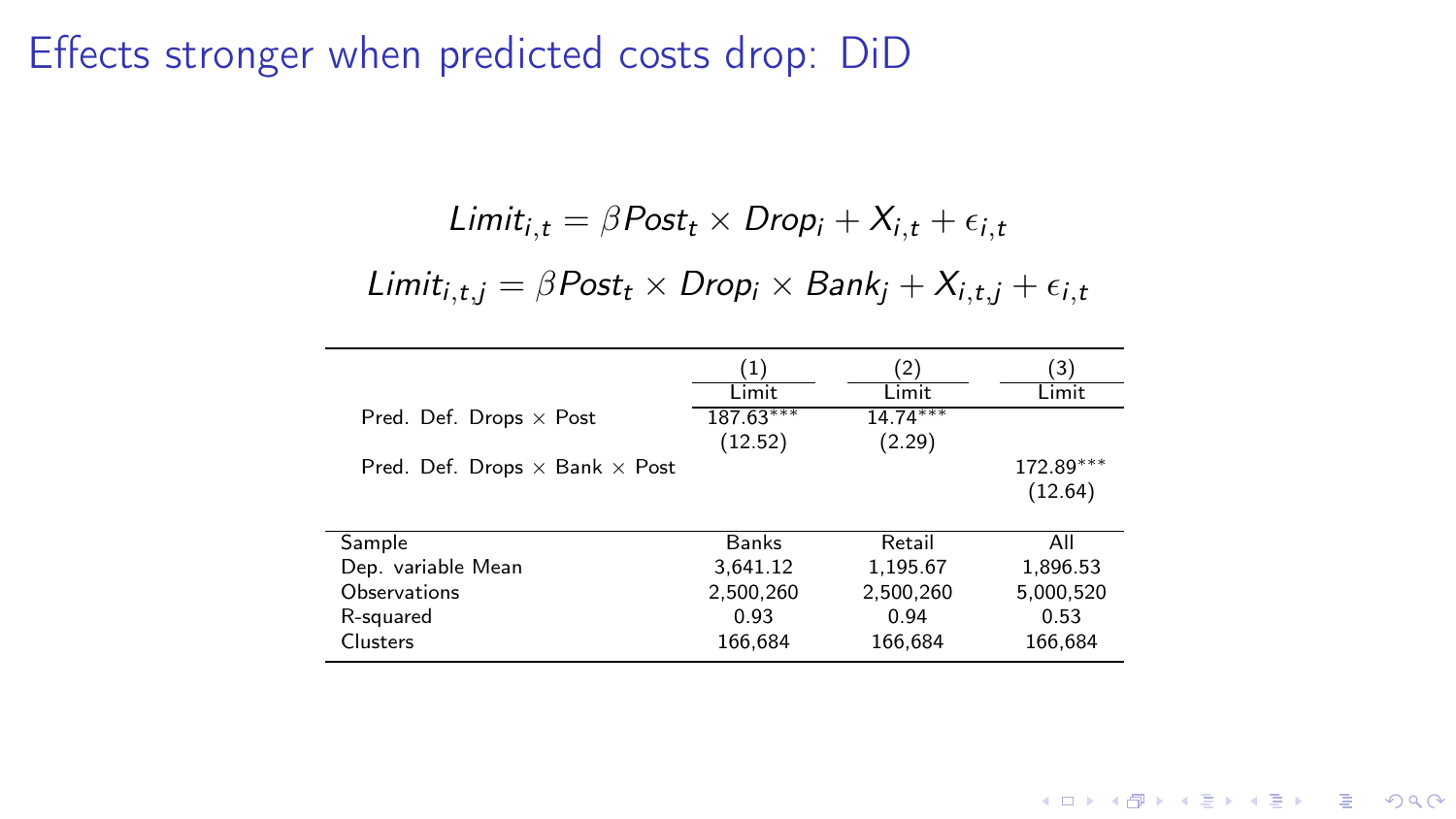### How does information affect originations?

- $\triangleright$  Without credit information, lenders can afford to lose money in the first period of lending because they expect to earn profits in the second one
- $\triangleright$  Under public credit information (banks) relative to no information (retailers), we expect to see

- $\blacktriangleright$  lower rates.
- $\blacktriangleright$  initial limits are larger,
- $\triangleright$  observably safer populations get credit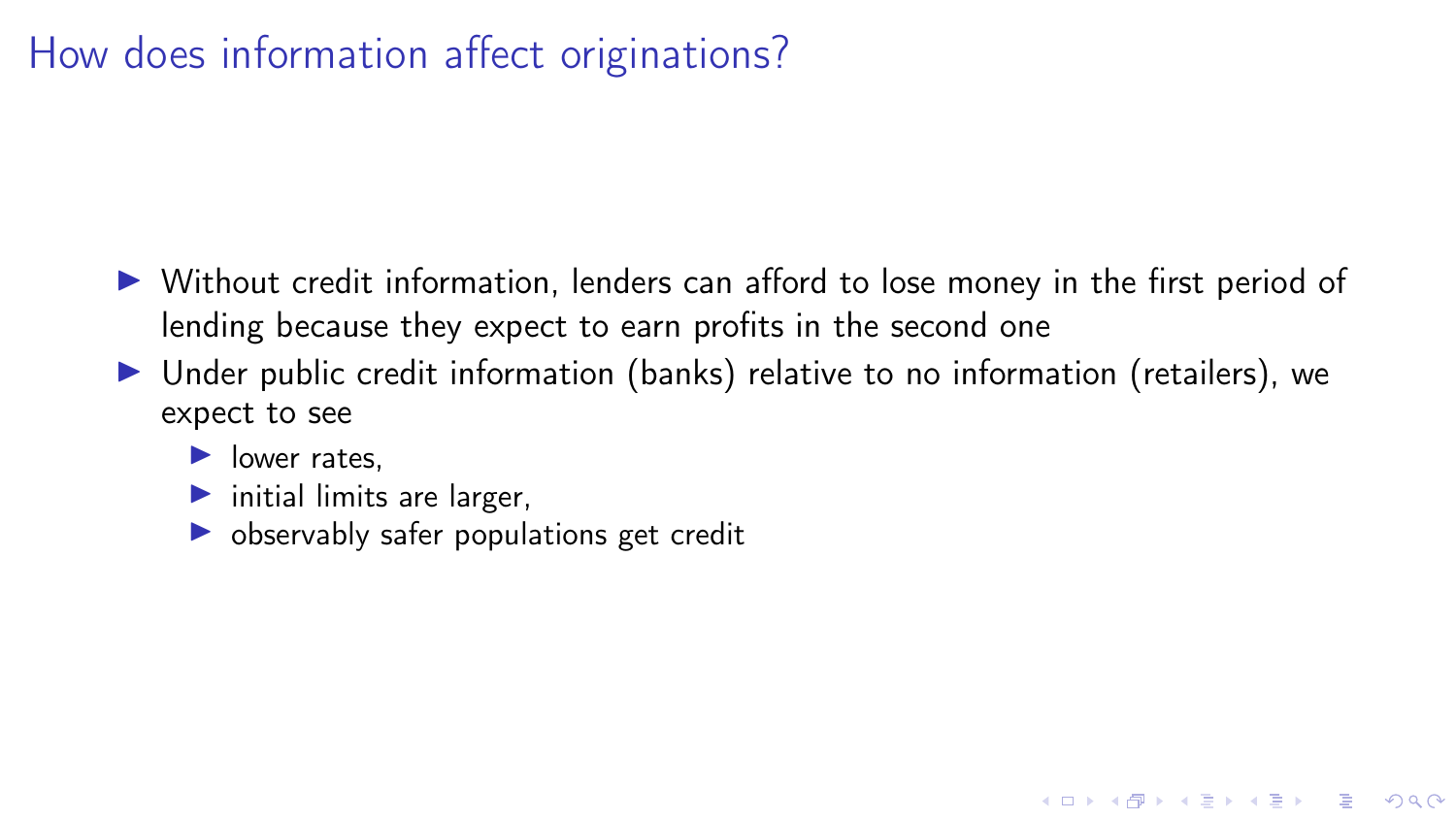#### Empirical strategy for new originations

▶ Compare changes in originations for the Lender borrowers before and after the transaction to originations by banks and by retailers

$$
Outcomes_{i,t} = \beta Lender_i \times Post_t + X_{i,t} + \epsilon_{i,t}
$$

KO KKOK KE KKE K E KORO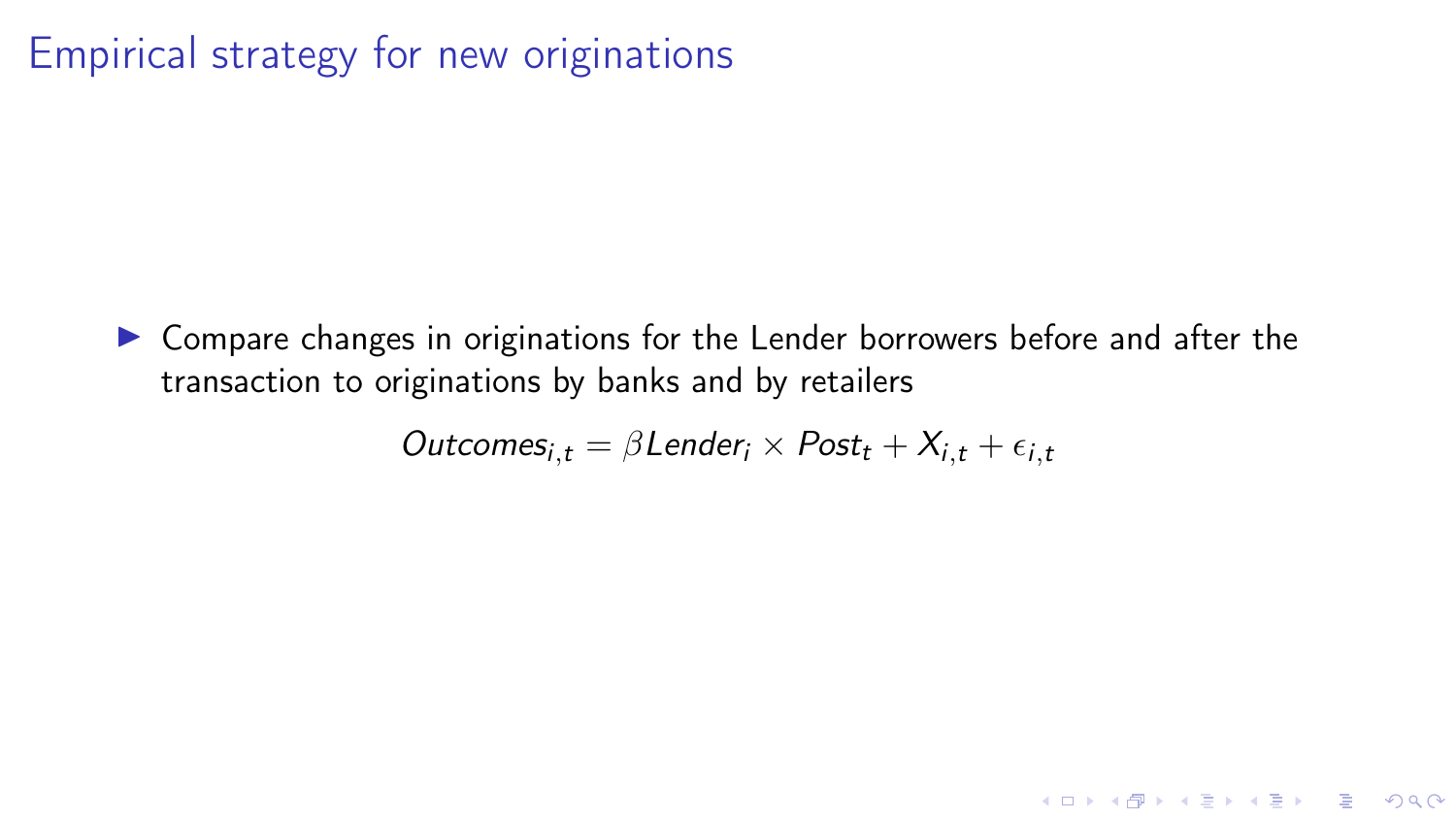A small but significant effect on interest rates

$$
Rates_{i,t} = \beta Lender_i \times Post_t + X_{i,t} + \epsilon_{i,t}
$$

|                    | 1)          | 2)         | 3)           | $^{\prime}$ 4) |
|--------------------|-------------|------------|--------------|----------------|
|                    | Rate        | Rate       | Rate         | Rate           |
| Lender x Post      | $-0.0016**$ | $-0.0007$  | $-0.0008$    | $-0.0024***$   |
|                    | (0.0007)    | (0.0005)   | (0.0008)     | (0.0009)       |
| Control group      | Retailer    | Retail     | <b>Banks</b> | <b>Banks</b>   |
| Fixed effect       |             | <b>YES</b> |              | <b>YES</b>     |
| Dep. variable Mean | 0.0256      | 0.0256     | 0.0187       | 0.0187         |
| Observations       | 810,746     | 810,741    | 1,238,191    | 1,238,103      |
| R-squared          | 0.0085      | 0.4120     | 0.0856       | 0.4245         |
| <b>Clusters</b>    | 450         | 450        | 452          | 452            |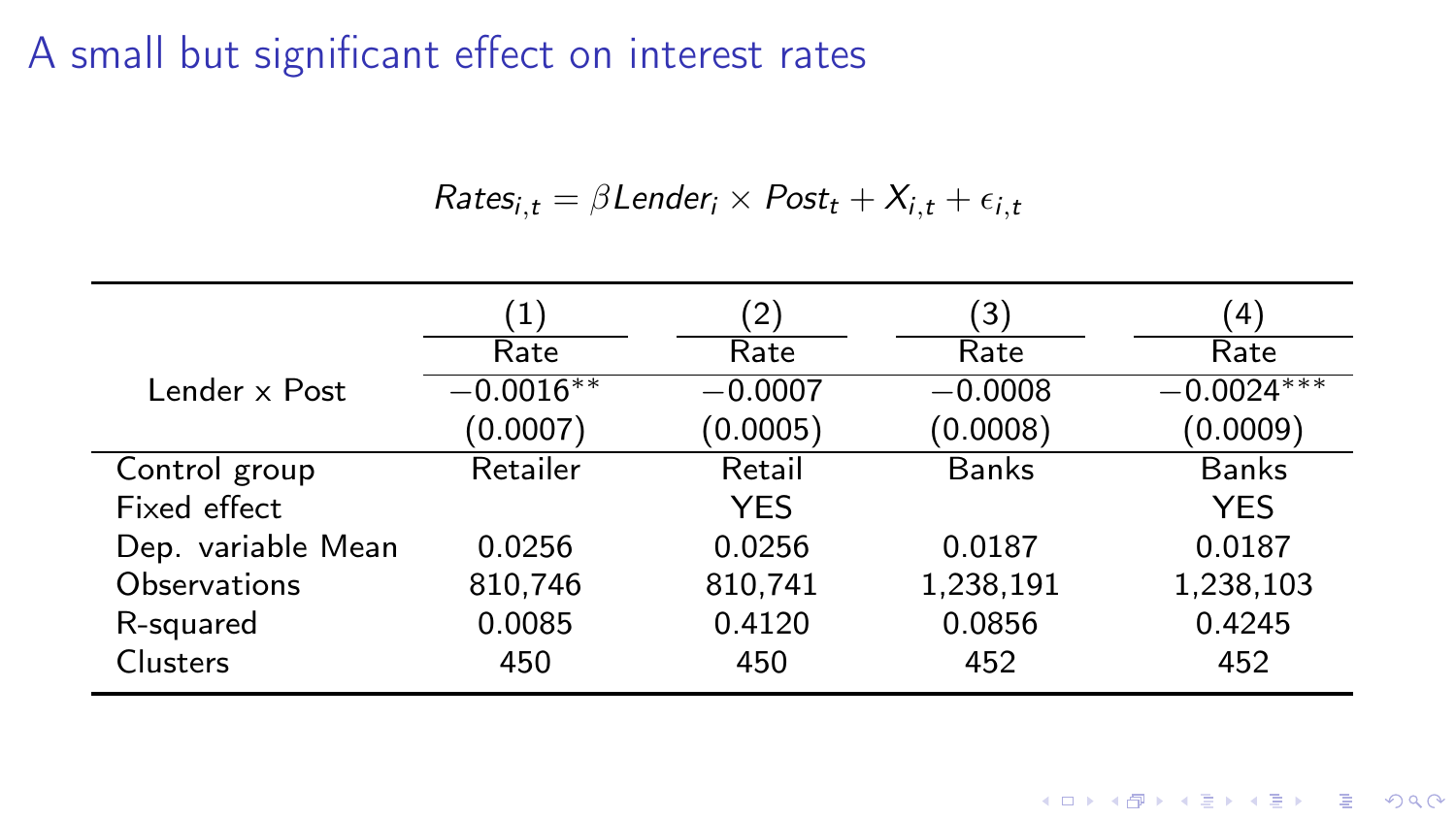#### Lender originates higher limits



 $299$ Ε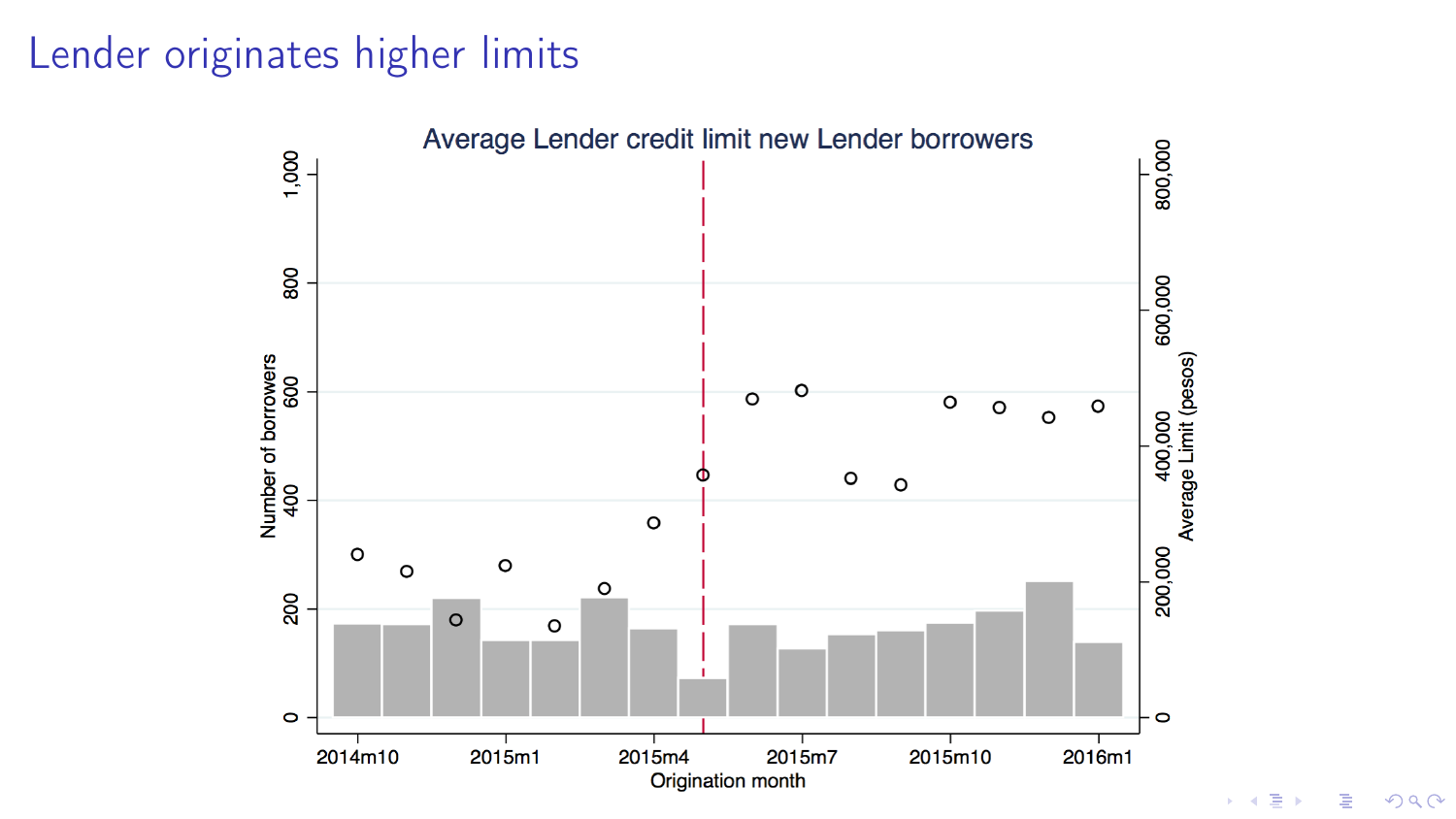#### Lender's borrowers are wealthier and as safe

Outcome<sub>i,t</sub> =  $\beta$ Lender<sub>i</sub> × Post<sub>t</sub> +  $X_{i,t}$  +  $\epsilon_{i,t}$ 

|                      |                                | $2^{\circ}$     | 3)          | $4^{\circ}$ |
|----------------------|--------------------------------|-----------------|-------------|-------------|
|                      | Income $\overline{\text{bin}}$ | In income bin 1 | Limit       | Default     |
| Lender $\times$ Post | $0.0391*$                      | $-0.0368***$    | $216.64***$ | $-0.0132$   |
|                      | (0.0202)                       | (0.0136)        | (16.80)     | (0.0170)    |
| Dep. variable Mean   | 1.0732                         | 0.9011          | 210         | 0.2846      |
| Observations         | 67,708                         | 70,337          | 70,337      | 70,337      |
| R-squared            | 0.0021                         | 0.0019          | 0.0232      | 0.0025      |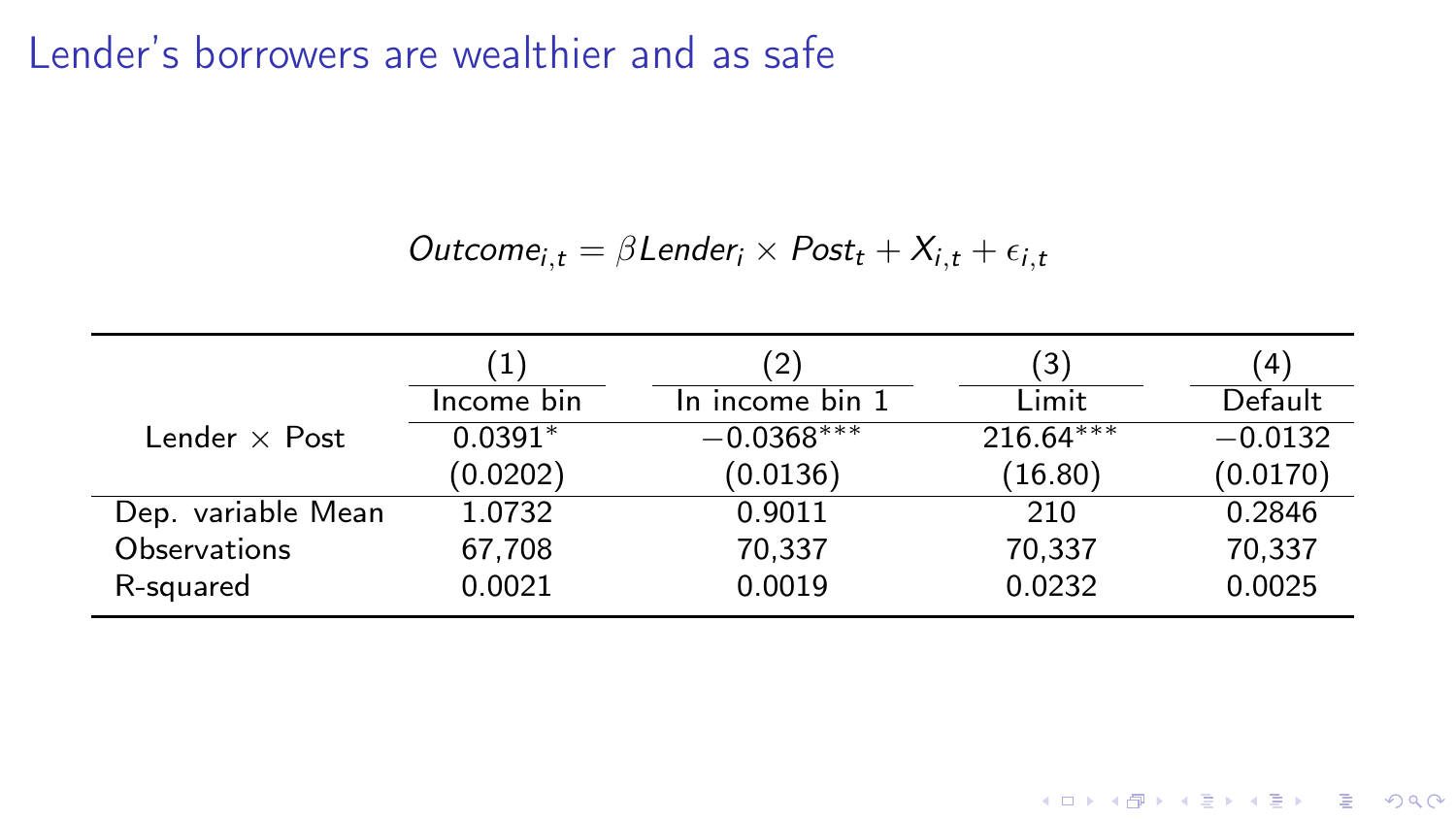#### Results hold for the entire cross section

- $\triangleright$  We compare the credit terms for all new retailer and bank borrowers
	- $\triangleright$  New borrowers are individuals who borrow for the first time in their lives during our sample period
- $\blacktriangleright$  We find that:
	- $\blacktriangleright$  Retailers lend to riskier individuals
	- $\blacktriangleright$  Retailers lend lower initial limits
	- $\triangleright$  Retailers increase credit limits more over time to those borrowers who do not default

**KOD KAR KED KED E YOUR**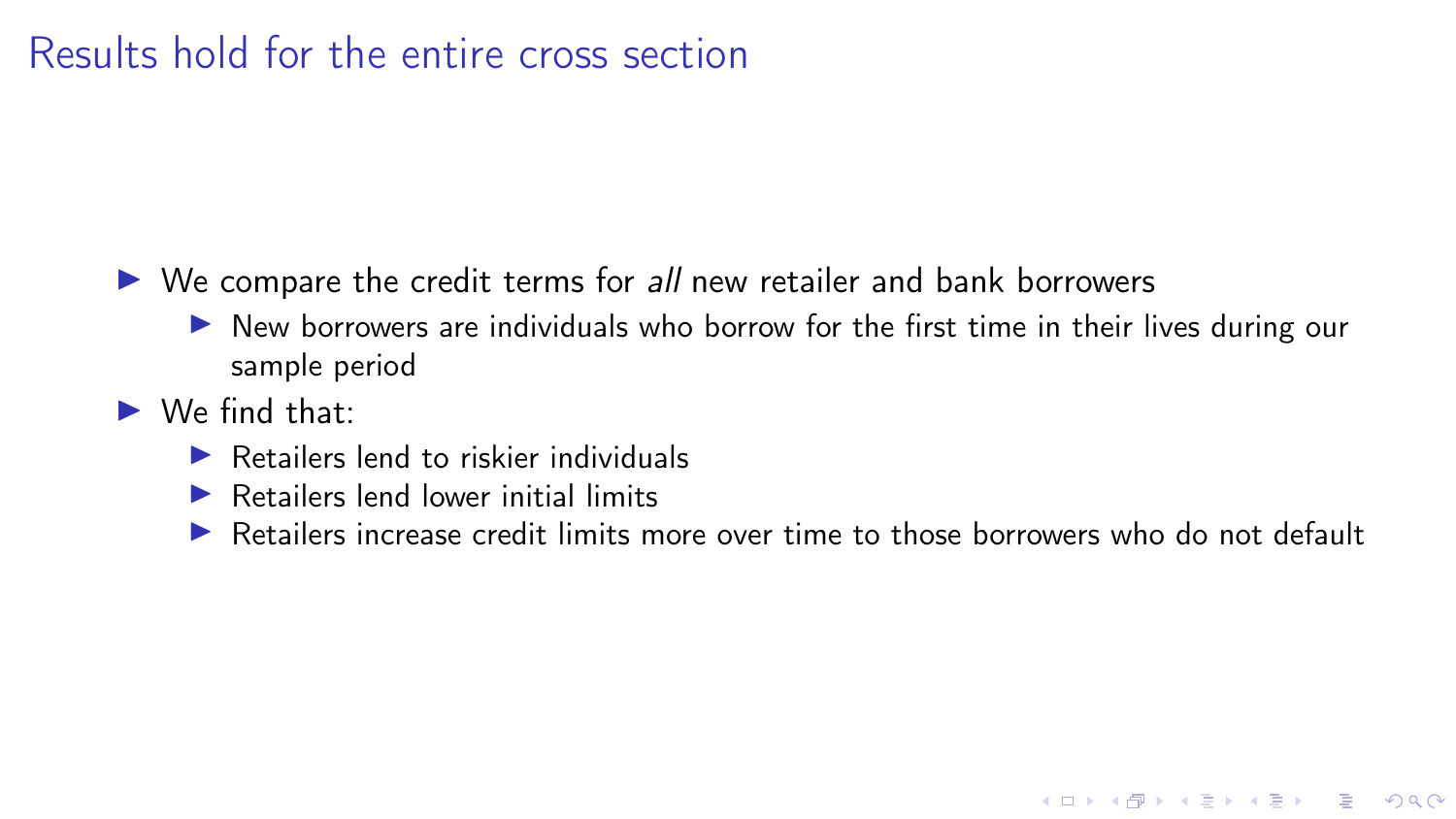#### Alternative interpretations

- $\blacktriangleright$  Causal effect of information on default?
	- ▶ No effect on retail credit (and no effect on default–not shown here)
- $\blacktriangleright$  Banks make money cross-selling to better customers?
	- $\triangleright$  Why do other banks lend more to the Lender's clients?
- $\triangleright$  Retailers bundle credit with purchases of products or ease of payment, thereby attracting a different population?
	- $\triangleright$  Cannot explain why Lender, still affiliated with department store, starts originating to safer populations

**KORKA BRADE KORA** 

- $\blacktriangleright$  Banks have lower cost of funds?
	- $\triangleright$  Does not explain why banks do not lend to riskier populations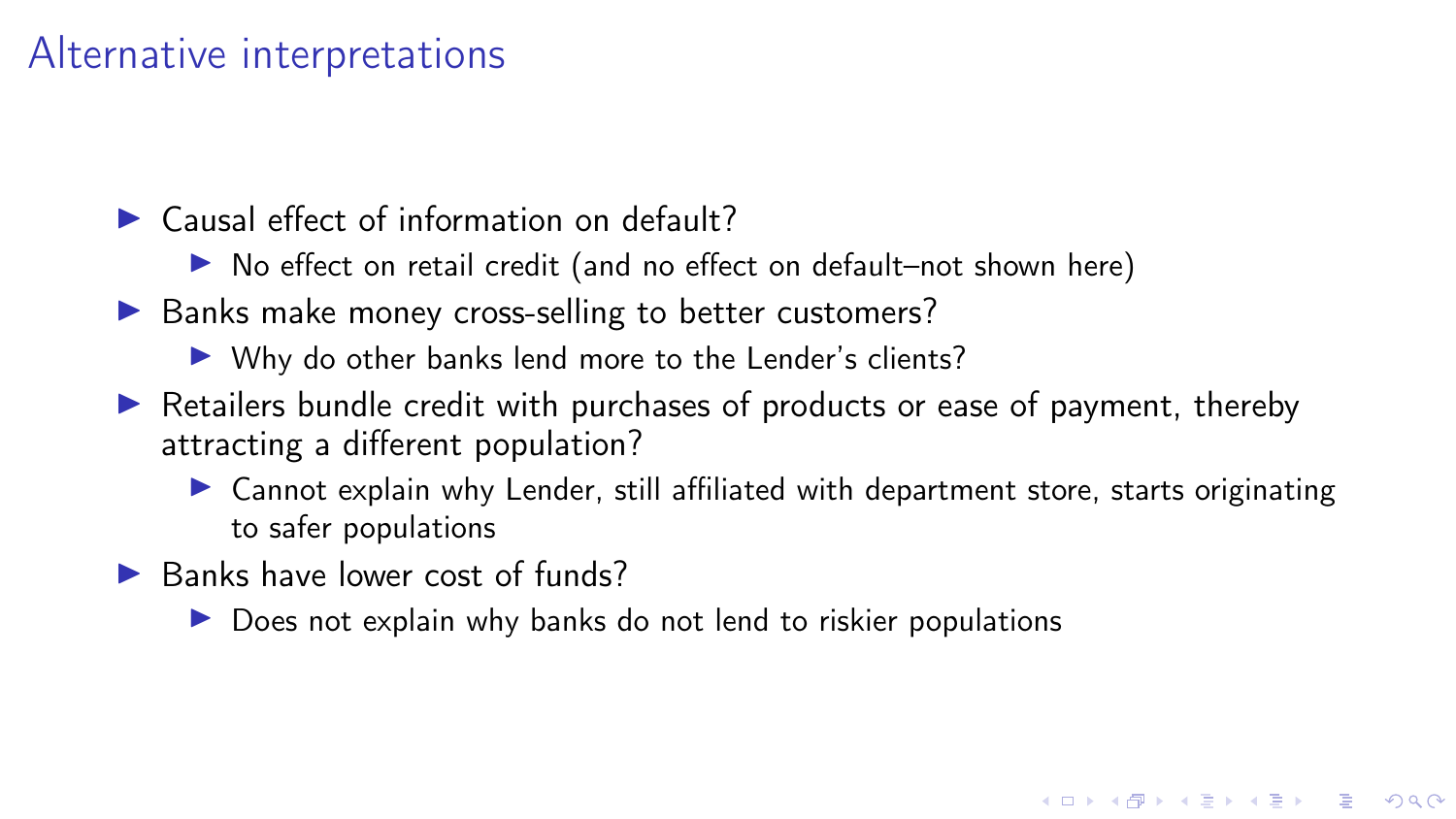#### Conclusion

- $\triangleright$  We study the effects of sharing information on credit market competition and outcomes
	- $\triangleright$  Exploit retailer is acquired by bank, plausible exogenous shock to information: borrowers get more credit and Lender starts originating larger limits to safer borrowers
	- In the cross section, retailers lend lower initial limits that increase more to poorer, riskier borrowers